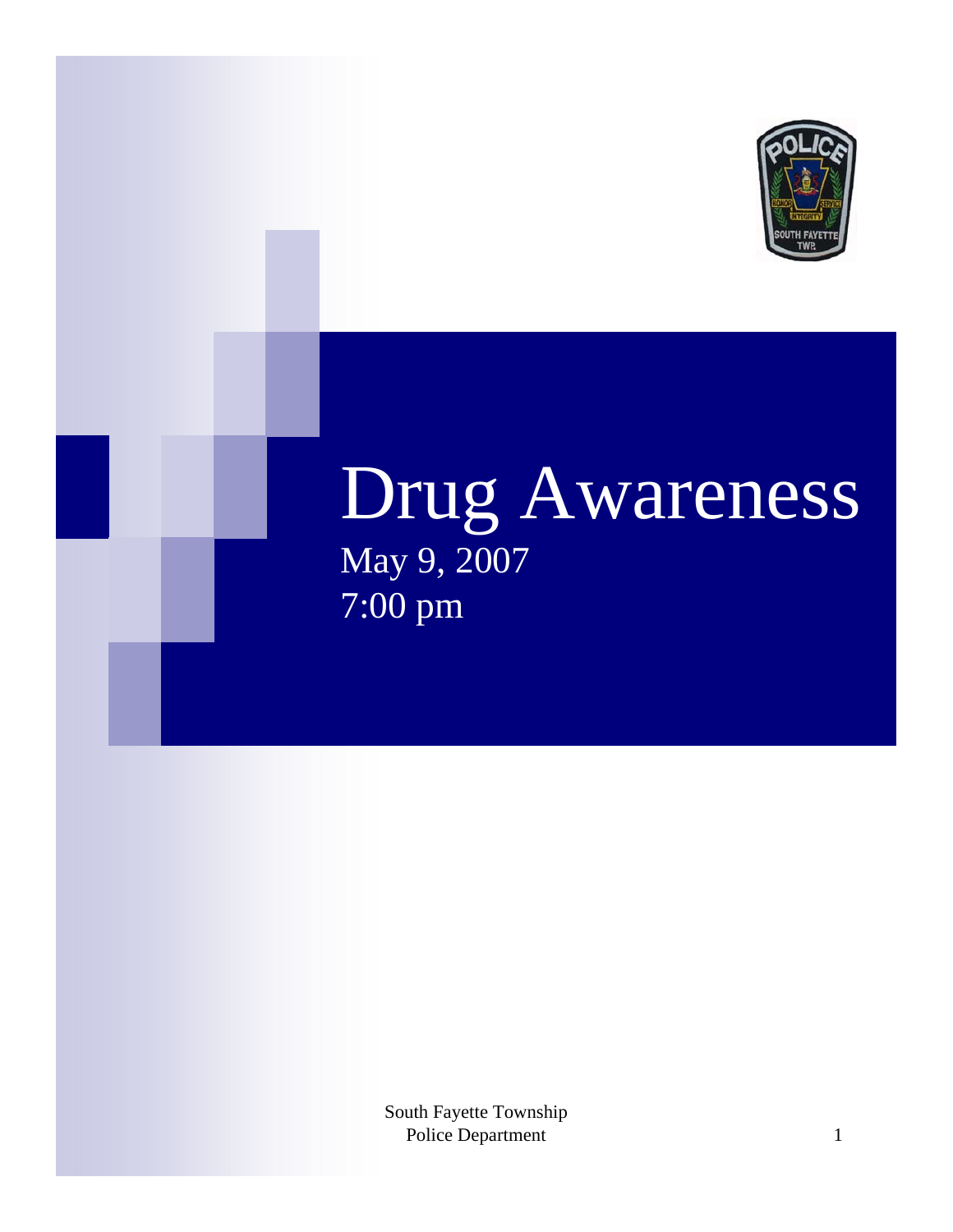## **Alcohol**



### **Short Term Effects**

Even at low doses, alcohol significantly impairs the judgment and coordination required to drive a car or operate machinery safely. Low to moderate doses of alcohol can also increase the incidence of a variety of aggressive acts, including domestic violence and child abuse. Effects of moderate alcohol intake include dizziness and talkativeness. The immediate effects of a larger amount of alcohol include slurred speech, disturbed sleep, nausea, and vomiting. "Hangovers" are another effect after large amounts of alcohol are consumed — symptoms including headache, nausea, thirst, dizziness, and fatigue.

### **Long Term Effects**

Prolonged, heavy use of alcohol can lead to addiction (alcoholism). Sudden cessation of long term, extensive alcohol intake is likely to produce withdrawal symptoms, including severe anxiety, tremors, hallucinations, and convulsions. Long-term effects of consuming large quantities of alcohol can lead to:

- permanent damage to vital organs
- several different types of cancer
- gastrointestinal irritations, such as nausea, diarrhea, and ulcers
- malnutrition and nutritional deficiencies
- sexual dysfunctions
- high blood pressure
- lowered resistance to disease
- **Mothers who drink alcohol during pregnancy may give birth to infants with fetal alcohol syndrome**. These infants may suffer from mental retardation and other irreversible physical abnormalities. In addition, research indicates that children of alcoholic parents are at greater risk than other children of becoming alcoholics.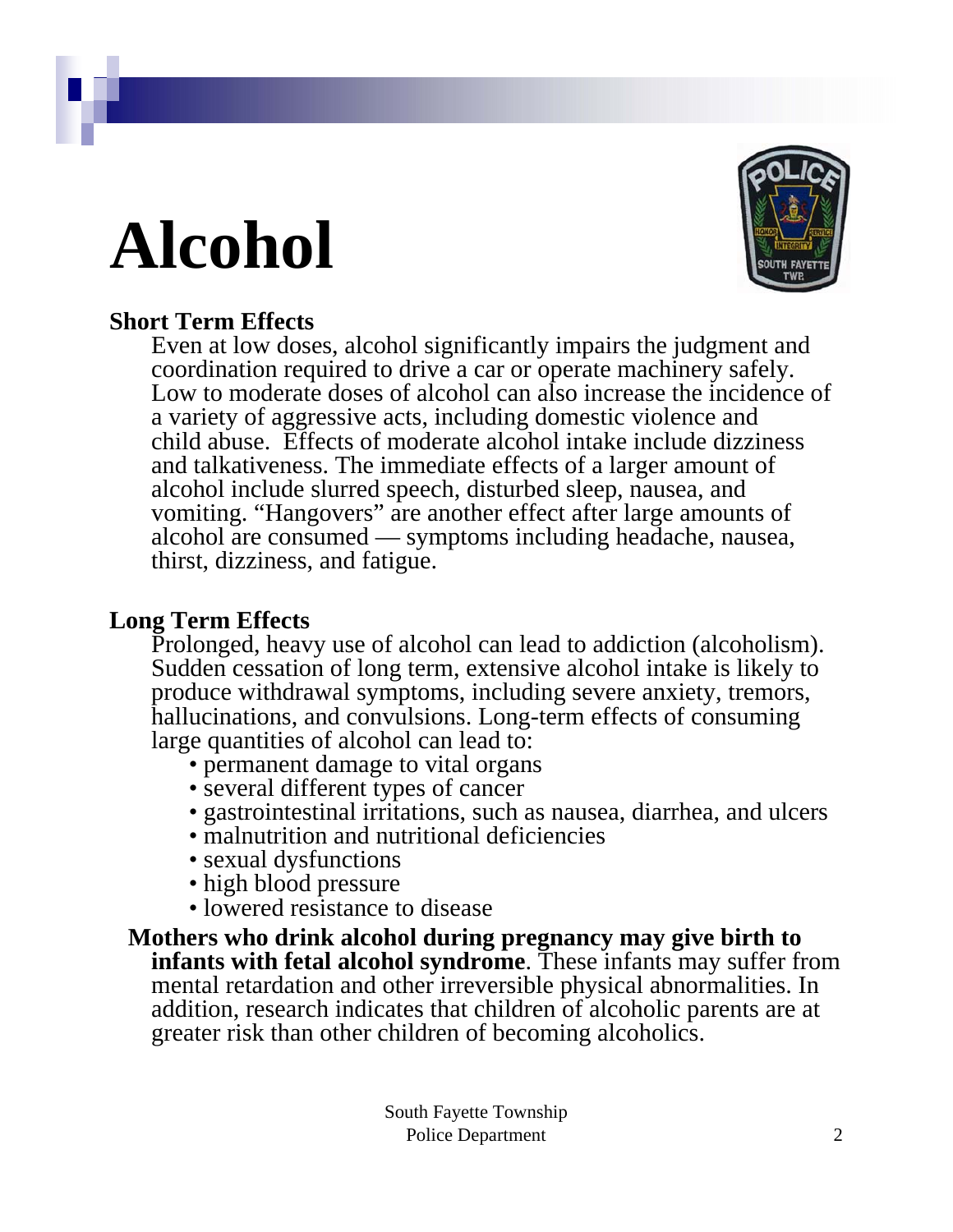# **Amphetamines**



### **Street Name / Slang Terms**

amp, amped, bennie(s), benz, black & white, black beauties, black mollies, bumblebees, cartwheels, co-pilot, coast to coasts, crisscross, cross tops, dexies, dominoes, eye openers, footballs, hearts, jelly baby, jelly bean, jollies, leapers, lid Proppers, lightning, marathons, oranges, pep pills, rippers, road dope, snap, sparkle plenty, speed, sweets, thrusters, truck drivers, uppers, ups, wake-ups

### **What are they ?**

Amphetamines belong to a group of drugs called *psycho stimulants*, a central nervous system stimulant. They speed up the messages going to and from the brain and body. Their effect is similar to that of the body's own adrenalin. Even though amphetamines mimic the effects of adrenalin, they act for a much longer time in the body.

Most amphetamines are produced in "backyard" laboratories and sold illegally. People who buy amphetamines illegally are often buying the drugs mixed with other substances that can have unpleasant or harmful effects.

### **What do they look like ?**

On the streets, amphetamines can come as a white through to a brown powder, sometimes even orange and dark purple. The drug has a strong smell and bitter taste.

Capsules vary considerably in color and are sometimes sold in commercial brand shells. They are packaged in "foils" (aluminum foil), plastic bags, or small balloons when sold on the streets.

Tablets vary in color and contain a cocktail of drugs, binding agents, caffeine, and sugar. This form of amphetamines is increasing.

The reddish-brown liquid is sold in capsules.

### **How are they used ?**

Swallowed, injected (methamphetamine) or smoked. They are also "snorted" (sniffed) through the nose.

### **Short Term Effects**

Increased talkativeness, aggressiveness, breathing rate, heart rate, and blood pressure. Reduced appetite, dilated pupils, visual hallucinations, auditory hallucinations, compulsive, repetitive action.

Effects of large doses can include fever and sweating, dry mouth, headache, paleness, blurred vision, dizziness, irregular heartbeat, tremors, loss of coordination, and collapse.

### **Long Term Effects**

Long-term effects include tolerance and dependence, violence, aggression, and malnutrition due to suppression of appetite.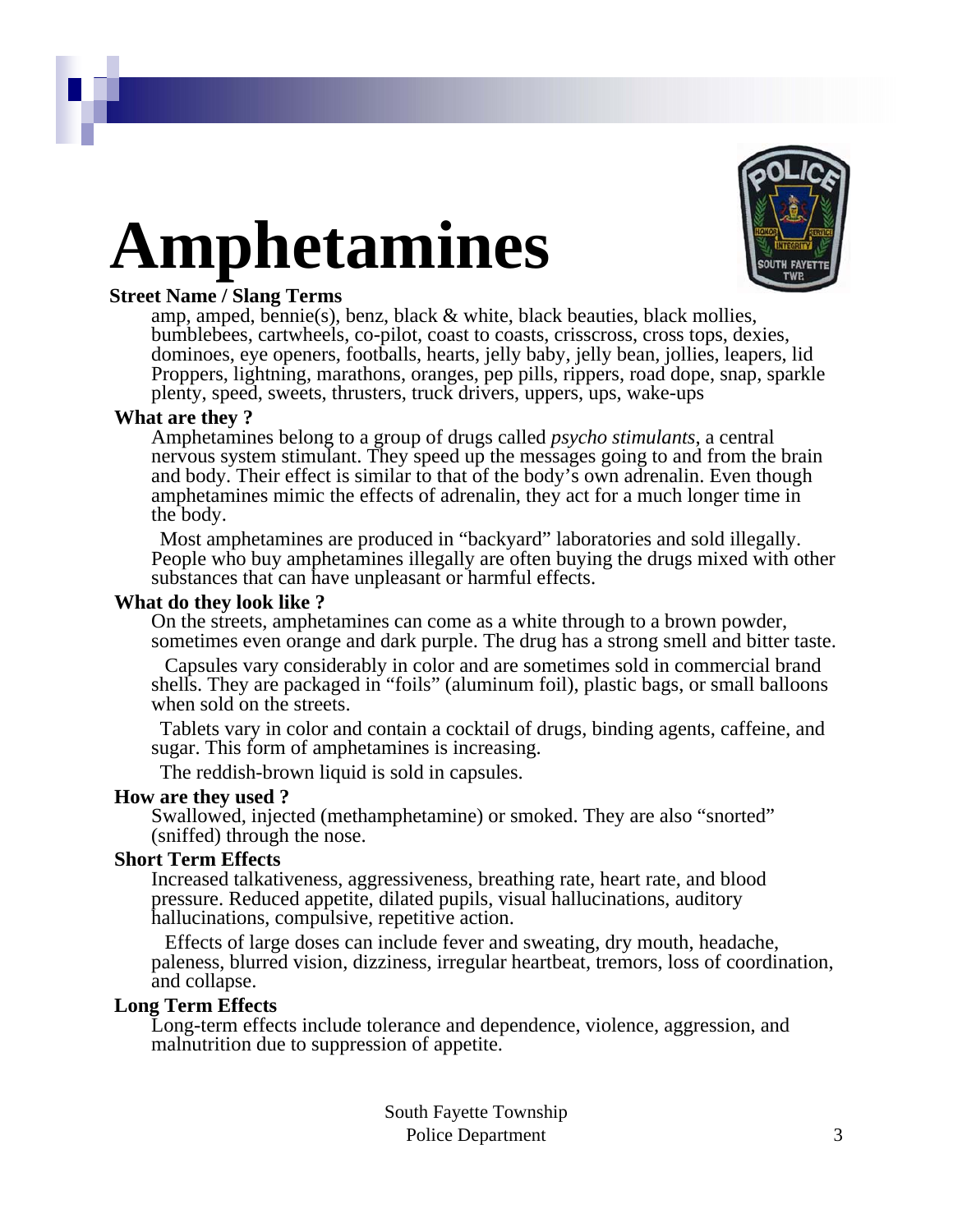## **Barbiturates**



### **Street Names / Slang Terms**

Barbs, Block Busters, Christmas Trees, Goof Balls, Pinks, Red Devils, Reds & Blues, Yellow Jackets

### **What are they ?**

Barbiturates are prescription sedatives—depressants that affect the central nervous system. Depressants act as "downers," slowing down both the mind and body. There are over 2,000 known barbiturates.

Commonly abused barbiturates include:

- amobarbital (Amytal)
- pentobarbital (Nembutal)
- secobarbital (Seconal)

### **What do they look like ?**

multi-colored tablets and capsules

### **How are they used ?**

Usually swallowed or injected. As similar effects are produced, they are often abused as a substitute for alcohol. People use barbiturates to get a sense of euphoria and relaxation. However, it is illegal to take barbiturates without a doctor's prescription and supervision. Often they are used to counteract the unpleasant effects of illicit stimulants or to reduce anxiety. On the street, they are often used in combination with stimulants such as cocaine, amphetamines, and crystal meth.

### **Short Term Effects**

Slurred speech, shallow breathing, sluggishness, fatigue, disorientation, lack of coordination, dilated pupils. Barbiturates mimic alcohol intoxication causing mild euphoria, disinhibition, relief of anxiety and sleepiness. Higher doses cause impairment of memory, judgment and coordination, irritability, paranoid and suicidal ideation.

### **Long Term Effects**

Tolerance develops quickly and larger doses are then needed to produce the same effect, increasing the danger of an overdose. In an overdose (or when taken with other drugs like alcohol) death is due to depression of the respiratory center in the brain.

Long-term effects include chronic tiredness, general uncoordination, vision problems, dizziness, slowed reflexes and response, sexual dysfunction, menstrual irregularities, and breathing disorders.

Withdrawal symptoms included tremors, elevated blood pressure and pulse, sweating, and possible seizures.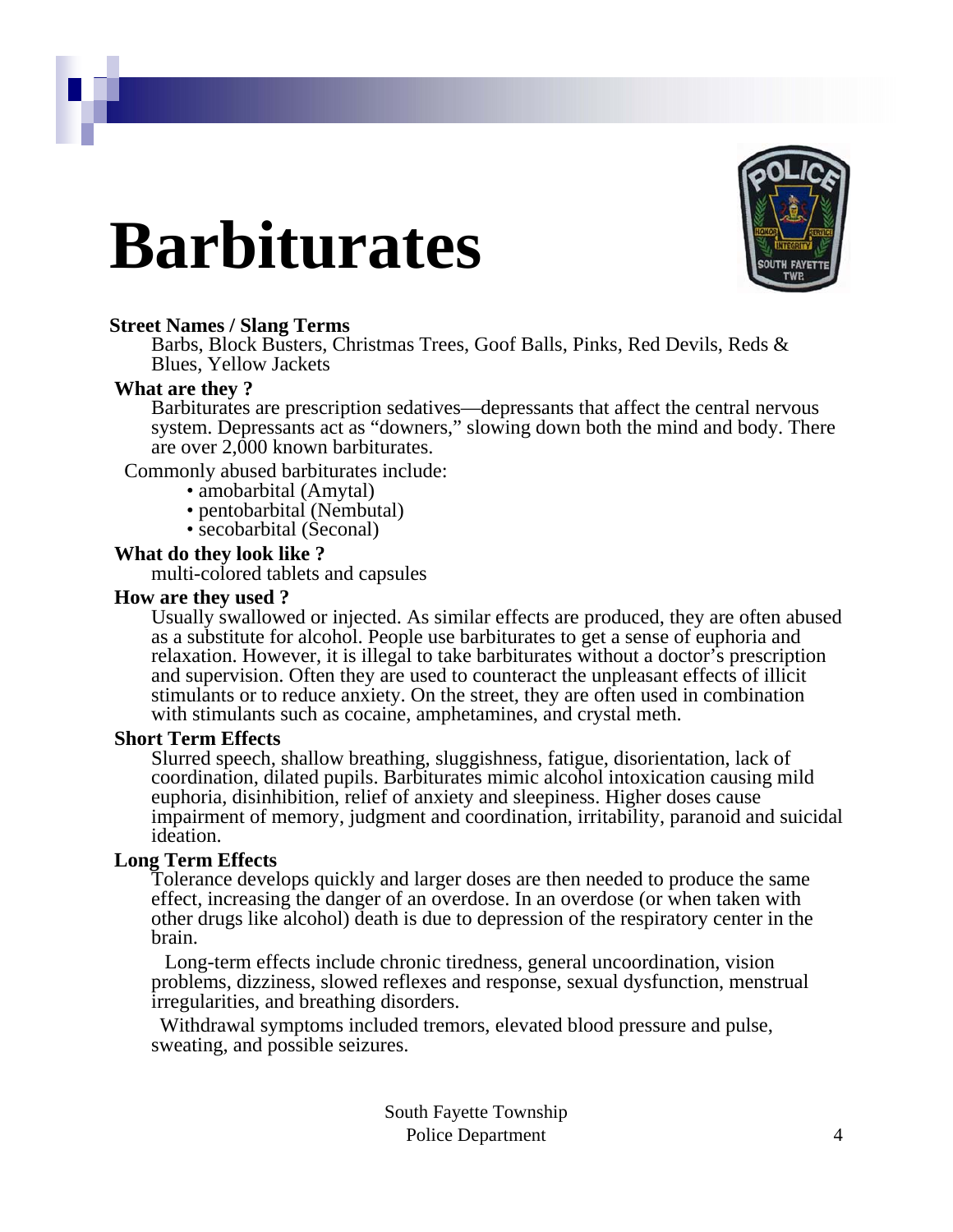## **Cocaine**



### **Street Names / Slang Terms**

### **Cocaine Powder**

badrock, bazooka, beam, berni, bernice, big C, blast, blizzard, blow, blunt, bouncing powder, bump, C, cabello, caine, candy, caviar, charlie, chicken scratch, coca, cocktail, coconut, coke, cola, damablanca, dust, flake, flex, florida snow, foo foo, Freeze, g-rock, goofball, happy dust, happy powder, happy trails, heaven, king, lady, lady caine, late night, line, mama coca, marching dust/powder, mojo, monster, mujer, nieve, nose, nose candy, p-dogs, Peruvian, powder, press, prime time, rush, shot, sleighride, sniff, snort, snow, snowbirds, soda, speedball, sporting, stardust, sugar, sweet stuff, toke, trails, white lady, white powder, yeyo, zip

### **Smokeable Cocaine**

ball, base, beat, bisquits, bones, boost, boulders, brick, bump, cakes, casper, chalk, cookies, crack, crumbs, cubes, fatbags, freebase, gravel, hardball, hell, kibbles n' bits, kryptonite, love, moonrocks, nuggets, onion, pebbles, piedras, piece, ready rock, roca, rock(s), rock star, Scotty, scrabble, smoke house, stones, teeth, tornado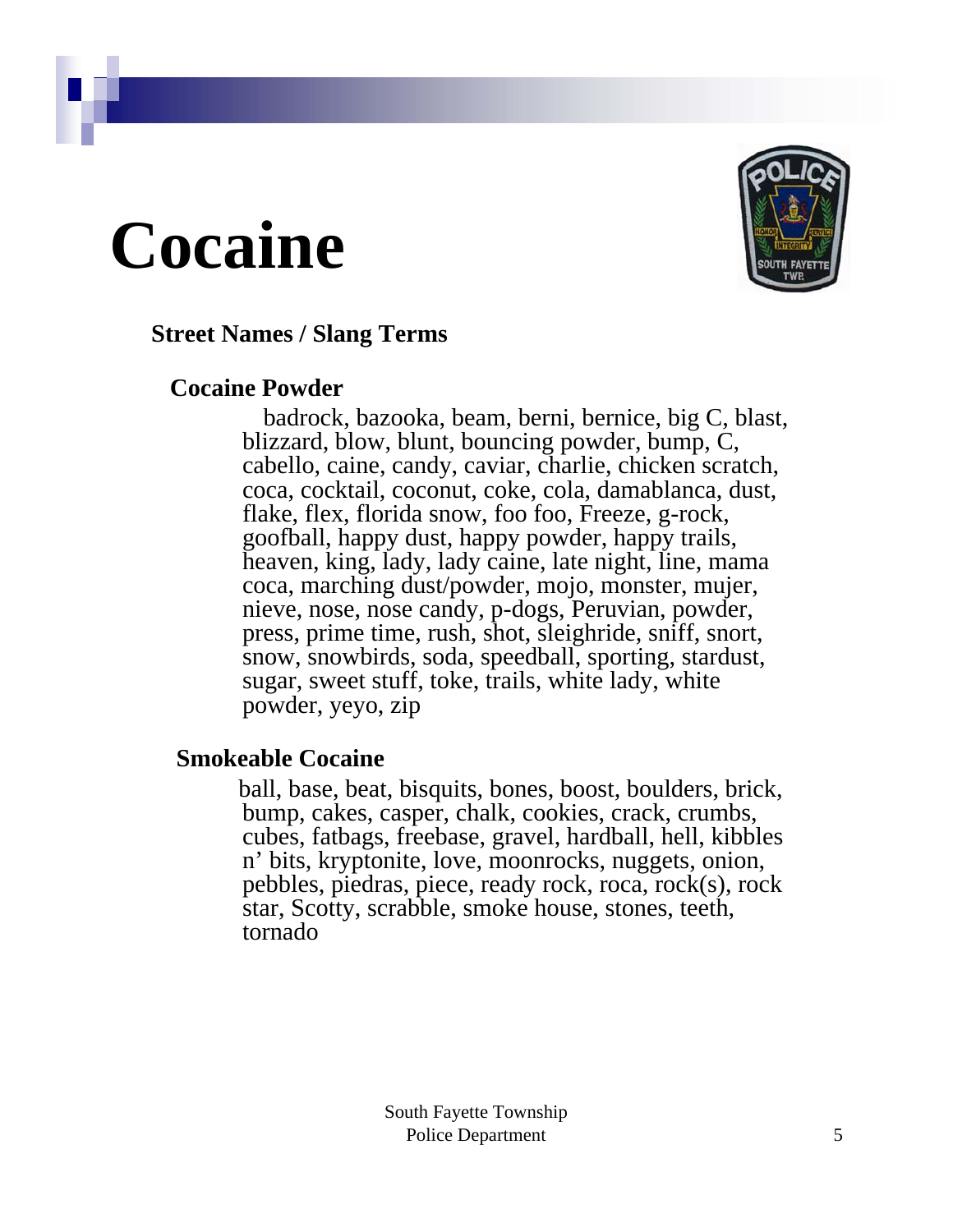## **Cocaine**



### **What is it ?**

Cocaine is the most potent stimulant of natural origin — a powerfully addictive stimulant that directly affects the brain. Cocaine has been labeled the drug of the 1980s and 90s because of its extensive popularity and use during this period. However, cocaine is not a new drug. In fact, it is one of the oldest known drugs.

The pure chemical, *cocaine hydrochloride*, has been an abused substance for more than 100 years. Coca leaves (*Erythroxylon coca,*  indigenous to the Andean highlands of South America), the source of cocaine, have been ingested for thousands of years.1

*Crack*, the freebase form of cocaine, derives its name from the crackling sound made when heating the sodium bicarbonate (baking soda) or ammonia used during production. Crack became popular in the mid-1980s because of its immediate high and its inexpensive production cost.1

Although most cocaine in the USA is snorted intranasally, smoking crack cocaine has become widely publicized. Use of crack by the urban poor and the criminal market for crack have become the most feared problems of drug abuse. Despite frequent predictions, crack use has not expanded to the suburbs or the urban middle class. Its continued use still occurs primarily in poor Americans.2

Addiction studies have shown that laboratory rats will choose cocaine over food and water. Rats will also take huge electric shocks or press a lever over 10,000 times to get a dose of cocaine. Left on their own, they will inject themselves to death.

Humans are different from rats, right? Yes. Rather than electric shocks, human addicts empty their bank accounts, sell their possessions, commit crimes, sell their bodies, and betray their loved ones. Think you can use cocaine casually? Think again. If you're using coke and you're not addicted, you're just not addicted yet.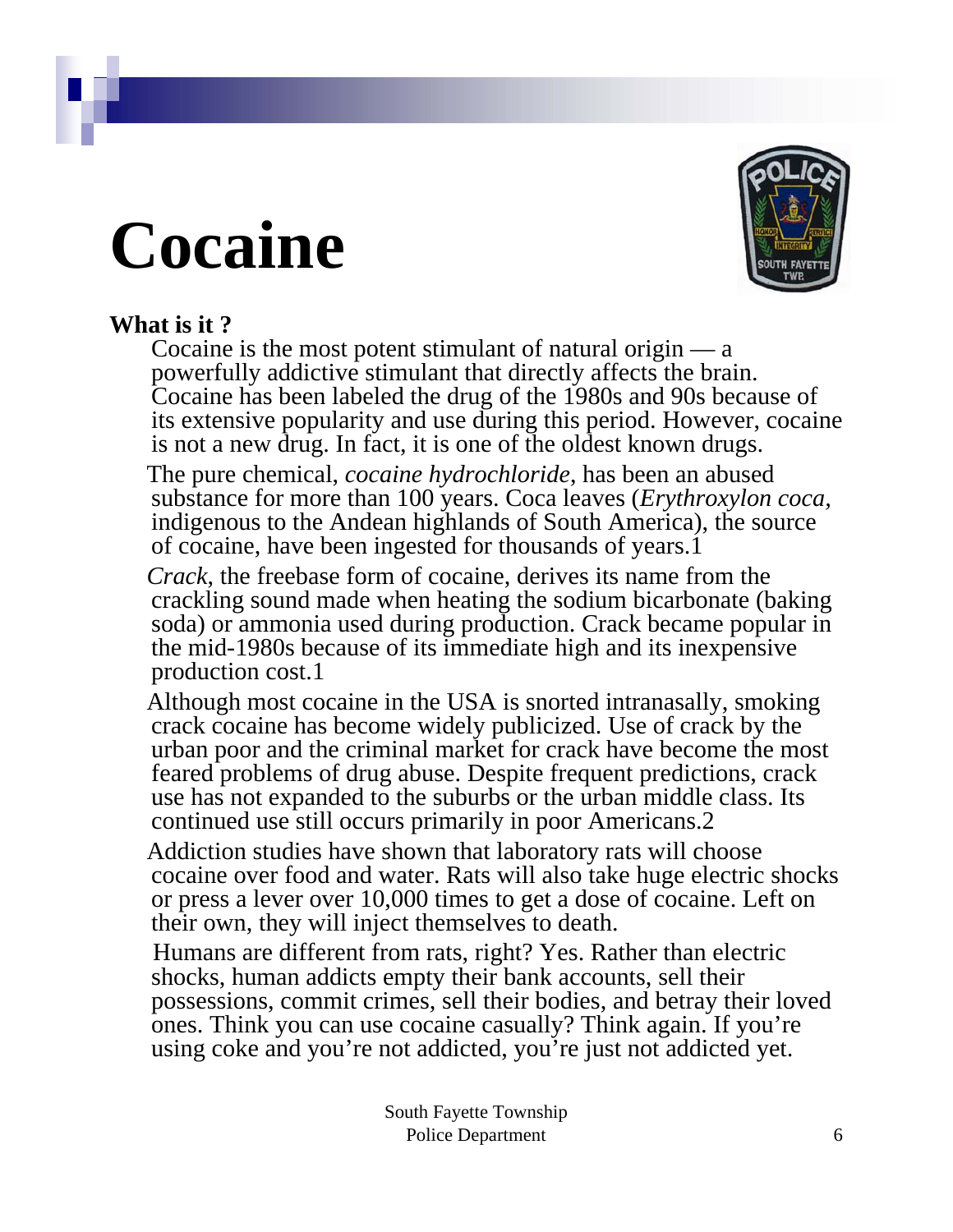## **Cocaine**



### **What does it look like ?**

Cocaine is distributed on the street in two main forms: *cocaine hydrochloride* is a white crystalline powder and *crack* is cocaine hydrochloride that has been processed with ammonia or sodium bicarbonate (baking soda) and water into a freebase cocaine chips, chunks, or rocks. On the illicit market, crack is sold in small, inexpensive dosage units.

### **How is it used ?**

**Snorting** is inhaling cocaine powder through the nose where it's absorbed into the bloodstream through the nasal tissues.1 I**njecting** is using a needle to release the drug directly into the bloodstream.3

**Smoking** involves inhaling cocaine vapor or smoke into the lungs, where it's absorbed into the bloodstream as quickly as if injected.3 The duration of cocaine's immediate euphoric effects depends upon the route of administration. The faster the absorption, the more intense the high. Also, the faster the absorption, the shorter the duration of action. The high from snorting is relatively slow in onset, and may last 15–30 minutes, while that from smoking may last 5–10 minutes.

### **Availability**

Powder cocaine is abundant in the Dallas area, available in gram (\$50–\$80) to ounce (\$650–\$950) quantities. An ounce of crack cocaine sells for \$750–\$1,100.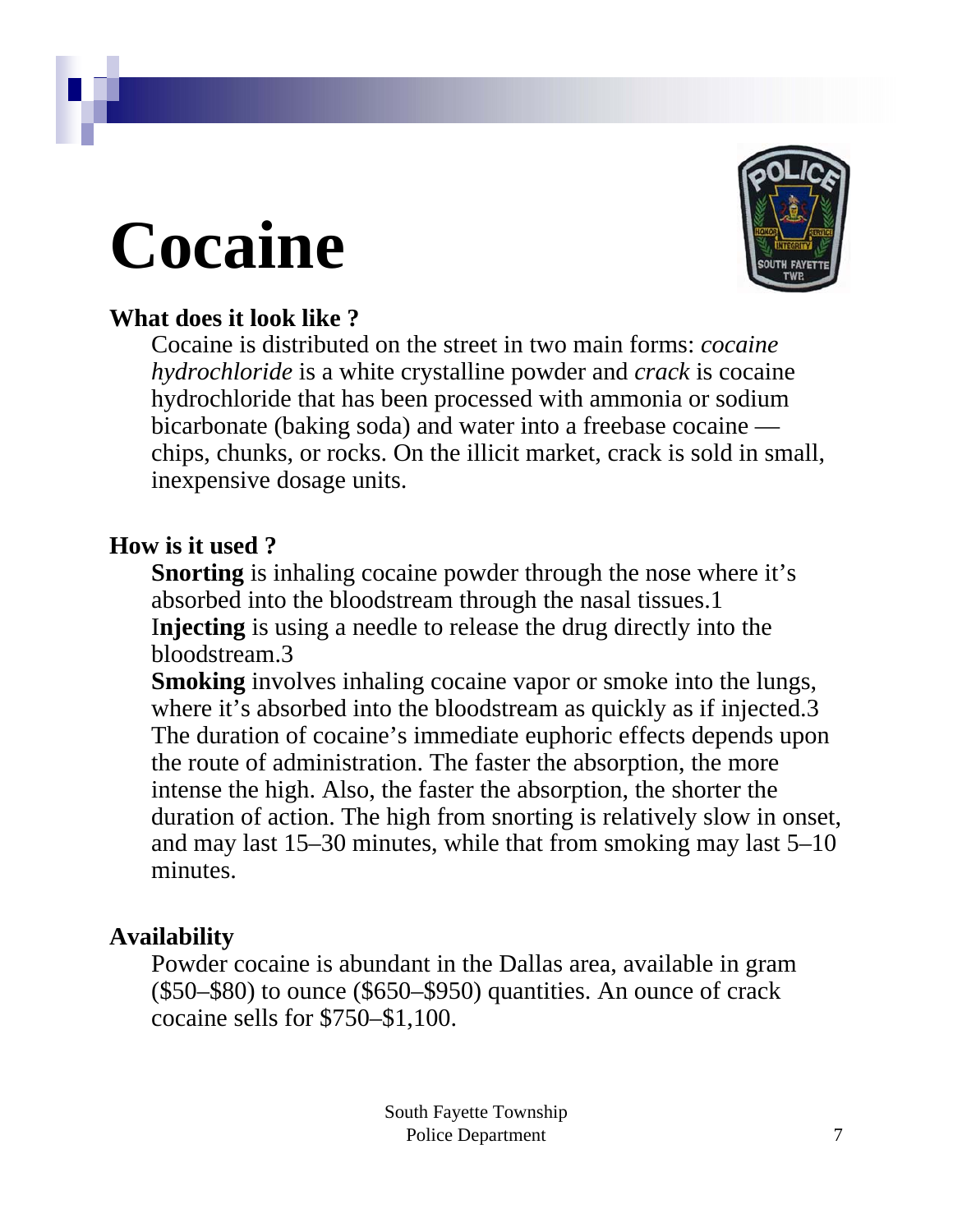## **DXM** (Dextromethorphan)



Some users claim to see aliens conjured from the collective unconscious. Others temporarily lose their ability to walk. Some have written stories on the Internet: "I felt my soul being ripped from my body," and, "Are you a vampire? No, I just met God." But it's not heroin or PCP they are taking  $-$  it's cough syrup.

### **What is it ?**

*Dextromethorphan* (DXM), a synthetic drug chemically similar to morphine, was approved by the FDA as a cough suppressant in 1954. Drug manufacturers developed and began putting it in cough syrups in the 1970s as a suppressant that would be less addictive and have fewer side effects that the narcotic, codeine. When used at the recommended doses, it is a very effective cough suppressant. When taken at much higher doses, however, it acts as a disassociative anesthetic, similar to **[PCP](http://www.gdcada.org/statistics/pcp.htm)** and **[ketamine](http://www.gdcada.org/statistics/ketamine.htm)**. At these high doses, DXM is also a central nervous system depressant. DXM is often used in combination with other drugs such as **[marijuana](http://www.gdcada.org/statistics/marijuana.htm)**, **[ecstasy](http://www.gdcada.org/statistics/ecstasy.htm)**, or **[alcohol](http://www.gdcada.org/statistics/alcohol.htm)**, which only increase the dangerous physiological effects.

Poison control experts point to a four-fold increase in abuse cases since 2000, mostly involving school-aged youth and young adults, particularly among those who are part of the danceclub or "rave" scene. Intoxication comes from swallowing large doses of the cough syrup, known as "**robo-dosing**" or "**robo-tripping**" or taking hands full of cough suppressant pills, sometimes called "**skittles**" (because of an appearance similar to the popular fruit candy). Those who use the cough syrup to get high are sometimes called "**syrup heads**. The drug creates a depressant effect, as well as a mild hallucinogenic effect, and is often used as an alternative to ecstasy. According to addiction experts, cough syrup's inexpensive price and easy availability is attracting adolescents.

### **Street Names**

Dex, DXM, Robo, Skittles, Syrup, Triple-C, Vitamin D, Tussin

### **What does it look like ?**

DXM is the active cough-suppressant ingredient in more than 125 commercial cough remedies in the United States. It is found in **some** formulations of cough remedies sold under such brand names as: Robitussin®, Delsym®, Pertussin®, Drixoral®, Vicks formula 44®, Triaminic®, Coricidin®, Sudafed®, Contac®, and many generic brands. Most of these brands come in multiple formulations, and not each formulation contains DXM. Dextromethorphan-containing remedies often are labeled as "DX" or "Maximum Strength." Each brand contains different quantities of DXM, with capsules, tablets, lozenges, and other "pills" containing about 20–30 mg. each. Most commercial cough remedies contain multiple active ingredients (to produce the advertised "multi-symptom" relief), and these other ingredients may create their own toxic effects when used in the high doses common among psychoactive users. Poison control experts consider the most dangerous in large amounts to be Coricidin HBP®, which contains an additional antihistamine that makes abuse far riskier than with other DXM products.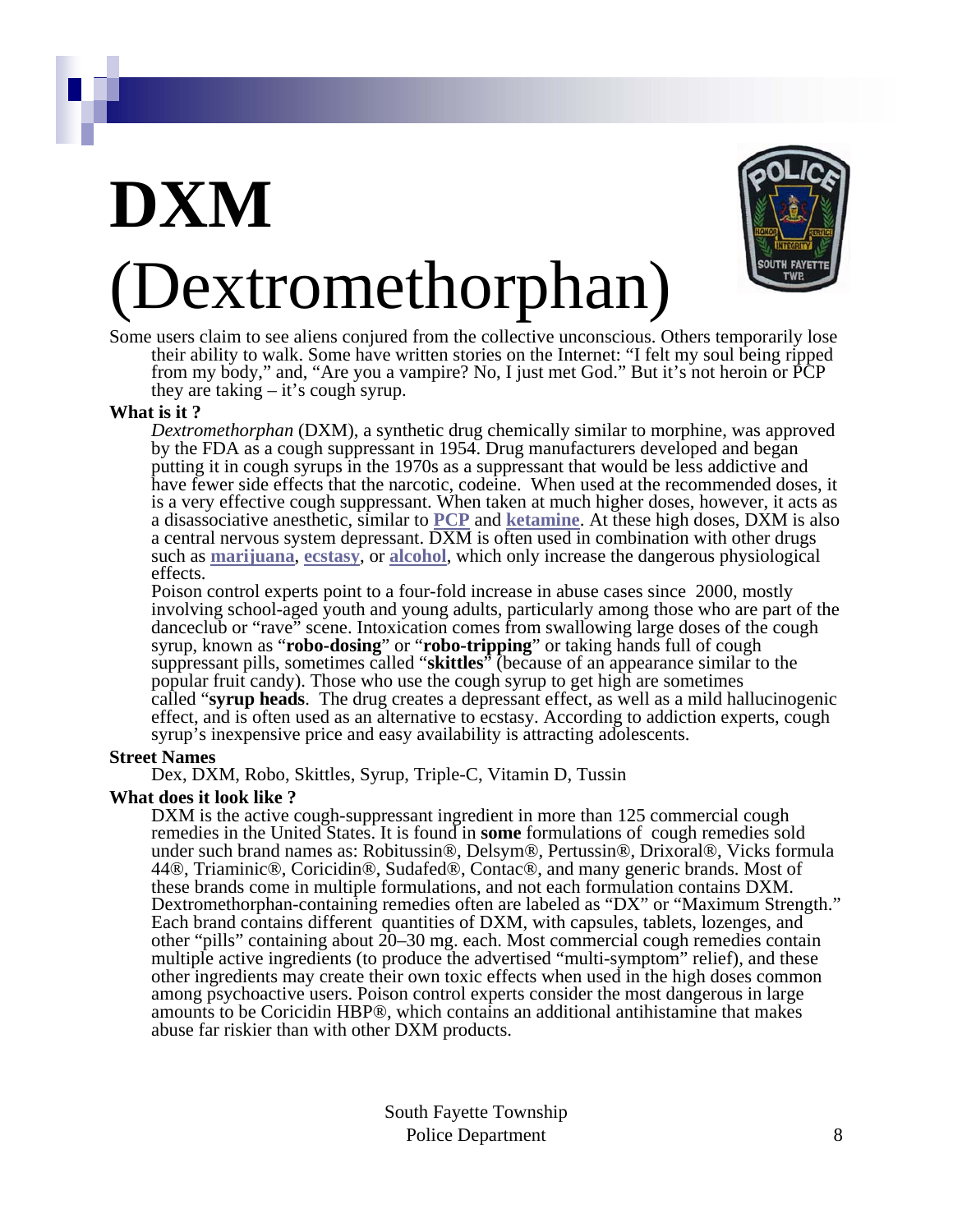# **DXM**



## (Dextromethorphan)

### **How is it used ?**

In the past, cough syrup was the most commonly abused form of the drug. Abusers consumed large doses—usually at least half an 8-ounce bottle—by drinking the liquid very quickly. (Consumption of large quantities of cough syrup induces vomiting. Thus, to achieve the desired effects, abusers must drink the product quickly enough to allow the body to absorb the DXM before vomiting occurs). Today, however, abusers use the Internet to not only buy DXM in pure powder form (which alleviates the vomiting), but to learn how to abuse it. Some sites even have online dosing calculators that coach abusers how much they'll need to take for their weight to get high.

### **Effects & Risk**

Misuse of this legal drug is just as harmful as taking illegal drugs. The effects of DXM abuse vary with the amount taken. DXM abusers describe a set of distinct "plateaus" ranging from a mild stimulant effect or excitement with distorted visual perceptions to a sense of complete dissociation from one's body. Since DXM's psychoactive effects only kick in when massive amounts are consumed, common side effects blur together with symptoms of overdose. While under the influence of the drug, which can last for as long as six hours, DXM abusers risk injuring themselves and others because of the drug's effects on visual perception and cognitive processes.

High doses of DXM can cause the inability to move arms or legs or to talk, slowed breathing, permanent brain damage, cerebral hemorrhages, stroke, and even death (from stopped breathing.) In addition, individuals risk hypothermia (exceptionally high fever), particularly if they use the drug in a hot environment or while physically exerting themselves—such as at a rave or dance club.

Other risks associated with DXM abuse include nausea, abdominal pain, vomiting, irregular heartbeat, high blood pressure, headache, numbness of fingers and toes, loss of consciousness, seizures, and even death.

Nationwide, thousands of overdoses have been reported by emergency room doctors. Authorities say DXM overdoses typically occur in clusters, as word of the drug spreads in a community's middle schools and high schools.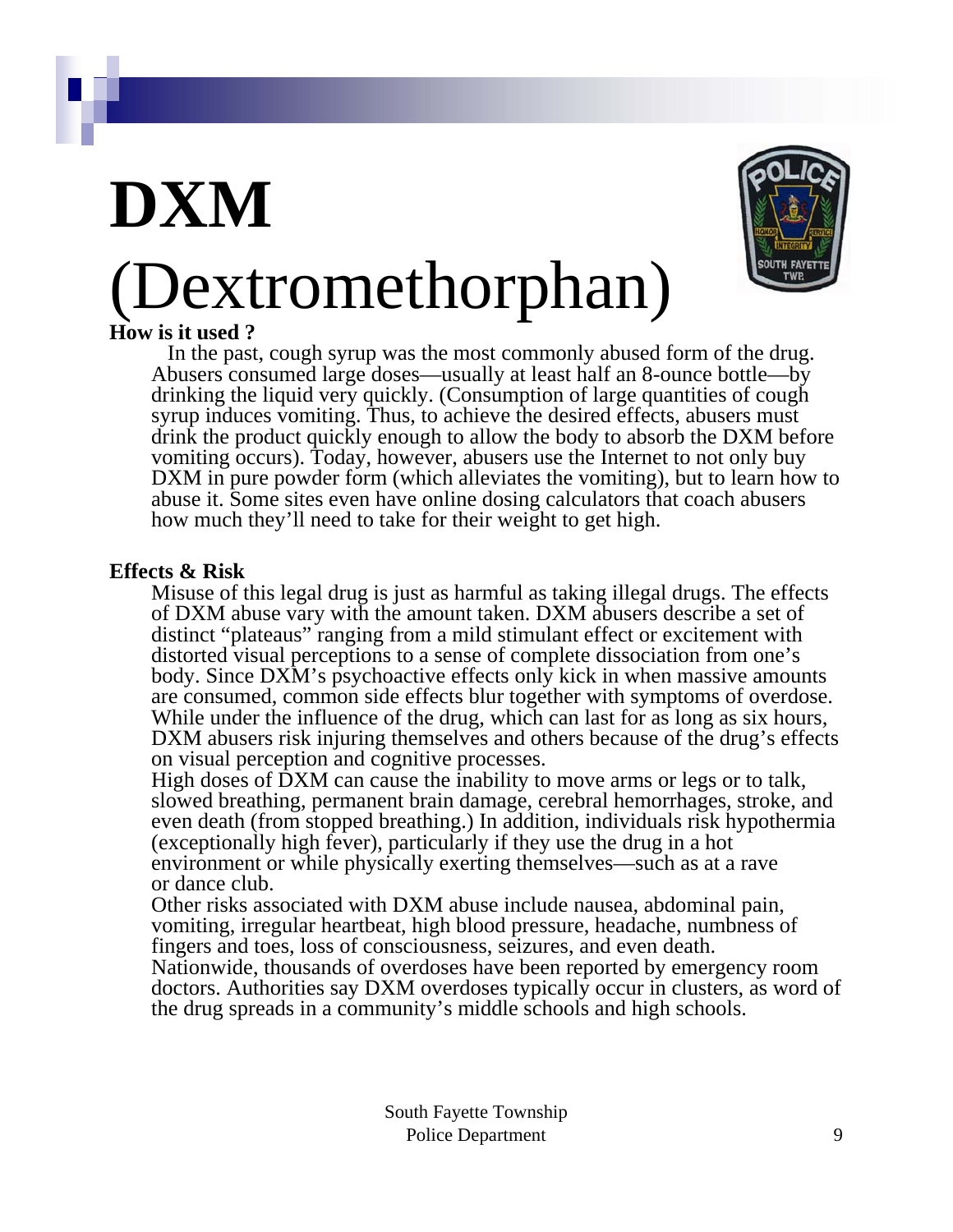



Adam, Bean, E, M, MDMA, Roll, X, XTC. When a person is experiencing the effects of ecstasy, they are referred to as "rolling."

### **What is it ?**

*MDMA* or *Ecstasy* (3-4-methylenedioxymethamphetamine), is a synthetic drug with amphetamine-like and hallucinogenic properties.

### **What does it look like ?**

Comes in tablet form that is often branded, e.g. Playboy Bunnies, Nike Swoosh, CK.

### **How is it used ?**

Taken in pill form, users sometimes take Ecstasy at "raves," to keep on dancing and for mood enhancement. Older teens and college students often frequent raves.

*Surgical masks coated with a common, over-the-counter inhalant are often worn by ecstasy users at raves. The inhalant is said to heighten the sensations produced by the drug.*

### **Short Term Effects**

Immediate side effects include increased heart rate and blood pressure, dehydration, overheating, teeth-grinding, and jaw clenching. Short-term effects include psychological difficulties, including confusion, depression, sleep problems, drug craving, severe anxiety, and paranoia — during and sometimes weeks after taking MDMA, physical symptoms such as muscle tension, nausea, blurred vision, rapid eye movement, faintness, and chills or sweating.

*A common side effect of ecstasy is involuntary clenching of the jaw. Pacifiers are often used to prevent teeth grinding.*

### **Long Term Effects**

Ecstasy causes long-lasting, possibly permanent, damage to nerve endings in the brain that are critical for thought and memory. It impairs the function and long term production of serotonin, a brain chemical playing a role in regulating mood memory, sleep, and appetite.

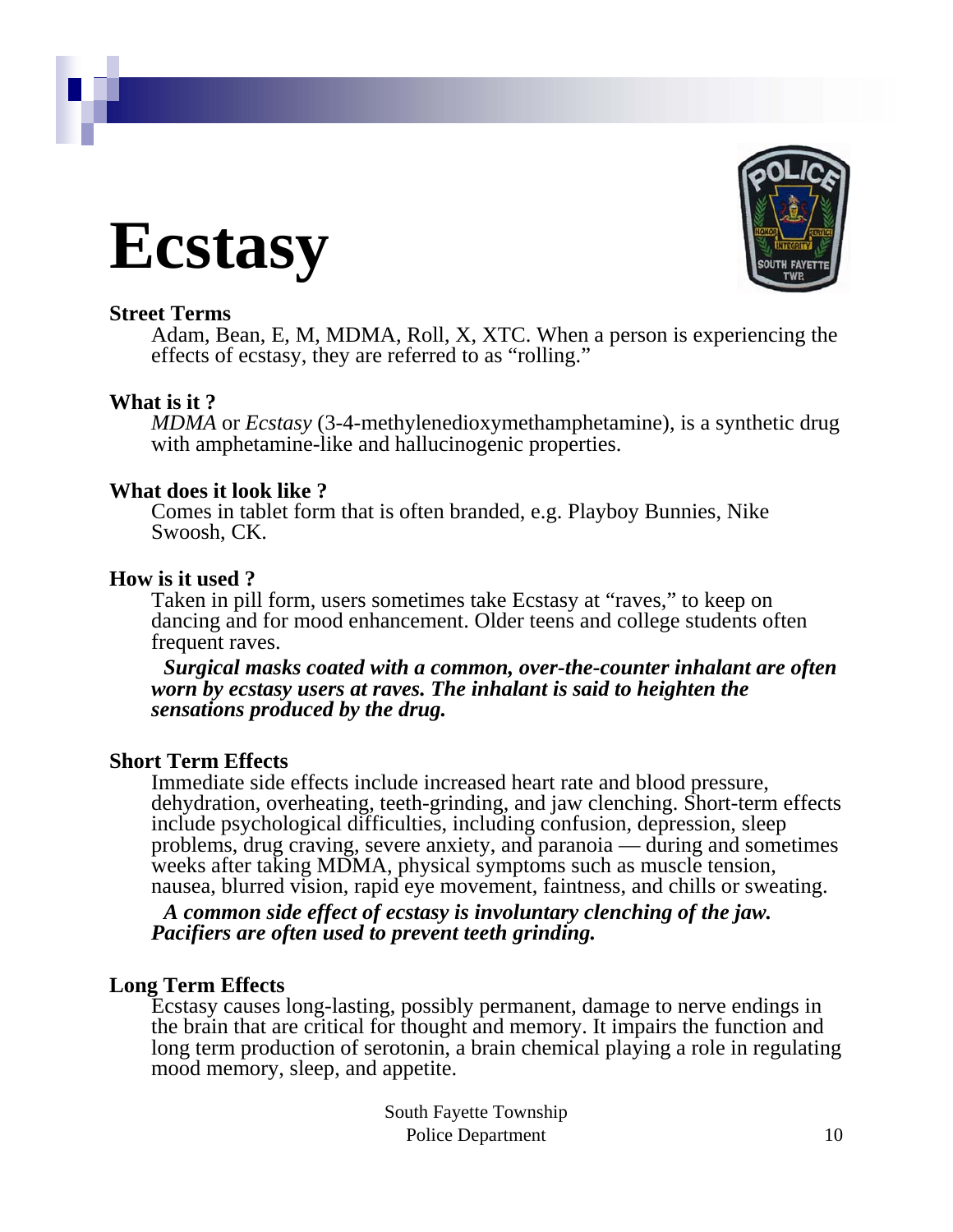## **GHB**



### **Street Names / Slang Terms**

G, Georgia Home Boy, Grievous Bodily Harm, Liquid Ecstasy, cap (as in cap-ful)

### **What is it ?**

Gamma-hydroxybutyrate (GHB), is a compound that was initially used by body builders to stimulate muscle growth. In recent years it has become popular as a recreational drug among club kids and partygoers. GHB is a synthetically produced central nervous system depressant.

This "designer" drug is often used in combination with other drugs, particularly ecstasy.1 GHB is synthesized from a chemical used to clean electrical circuit boards. GHB is often manufactured in homes with recipes and kits found and purchased on the Internet.

### **What does it look like ?**

In liquid form, GHB is colorless and odorless and has a salty or soapy taste; however it is often diluted in liquids and virtually undetectable. GHB is also sold in powder or capsule form.

### **How is it used ?**

In powder form, measuring a dose is fairly straightforward. On the street, it is usually sold as a liquid by the dose. In liquid form, GHB comes in a wide variety of concentrations with a single dose ranging from a few drops to a full glass. In some cities, GHB is put into water guns, and users buy it by the squirt. In other instances, candy, such as a lollipop, is dipped in GHB and sold.1

### **Who uses GHB ?**

The majority of GHB users are young adults. Many of these users do not realize that GHB affects each person differently or that differences in the purity and strength of the dose can mean the difference between life and death. Misinformation on the Internet may also contribute to the problem. GHB is described on many Web sites as a relatively benign drug. Addiction and the possibilities of overdose and death generally are downplayed. The use of GHB as a date-rape drug is often dismissed as media hype. GHB use is most common among white, middle-class males between ages 13 and 30. However, there are geographic and population variances in GHB use. Despite the belief of some users that GHB is a safe body-building or sleep aid, or a party drug that poses no risk for addiction or overdose, the effects of GHB can be tragic. The only legitimate use of GHB in the U.S. is for the treatment of cataplexy, a symptom of the sleep disorder narcolepsy in which muscles lose strength. The U.S. Food & Drug Administration approved GHB, under the brand name *Xyrem*, in July 2002, but mandated some of the most severe restrictions ever imposed on a medicine.2

### **Short Term Effects**

At lower doses, GHB can relieve anxiety and produce relaxation. As the dose increases, the sedative effects may result in sleep and eventual coma or death. GHB is often produced in clandestine laboratories; therefore, the purity and strength of doses vary. This situation makes it difficult for emergency personnel to obtain useful information on the amount of GHB that a person took. Adverse effects of GHB include vomiting, seizure-like activity, loss of consciousness, respiratory arrest, coma, and death.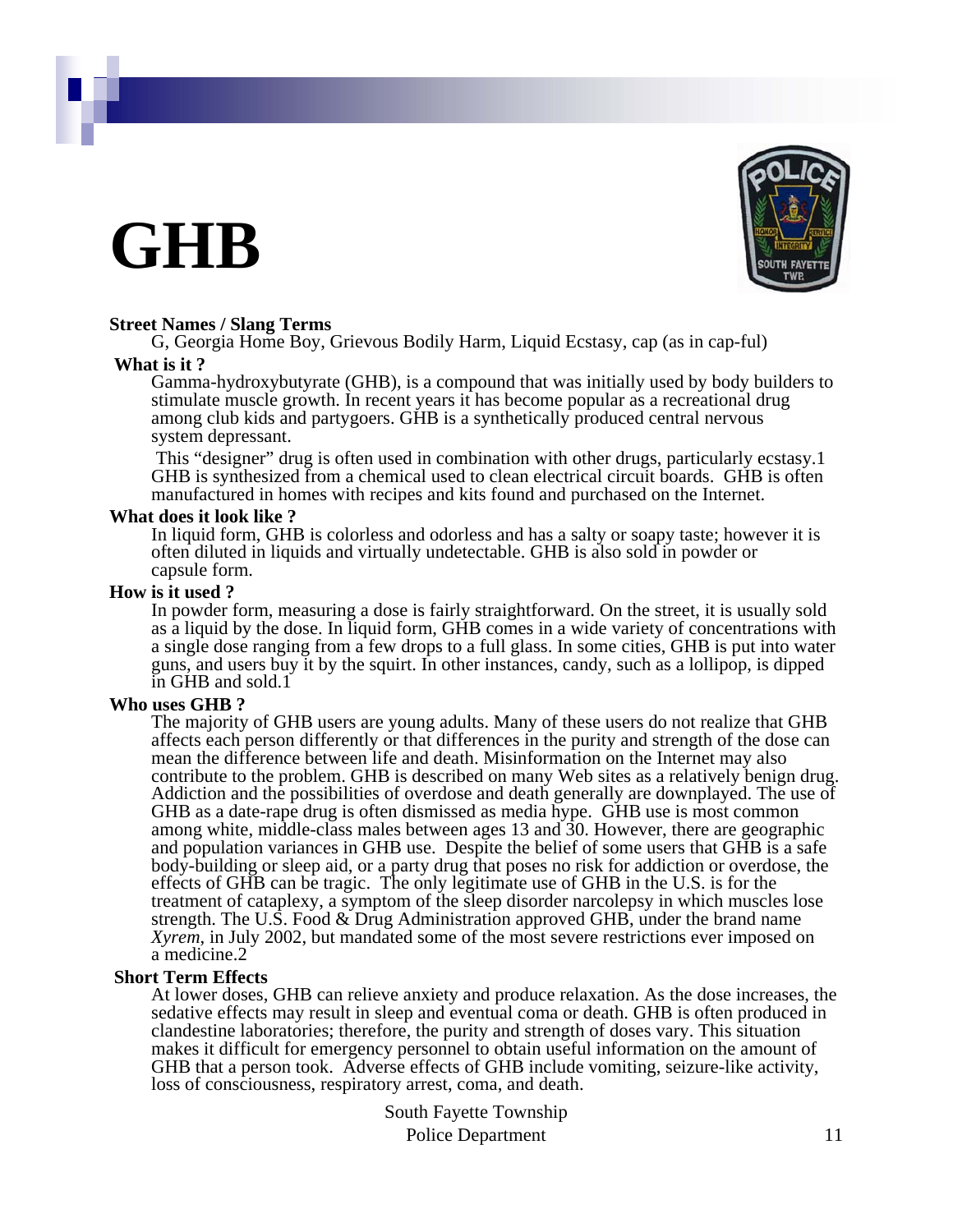## **GHB**



### **Why is GHB so dangerous ?**

GHB, usually in combination with alcohol, was linked to more than 60 deaths from January 1992 to May 2001. Almost 60% of these deaths were people between ages 20 and 29. However, the number of GHB-related deaths may be underestimated because GHB does not remain in the body long and is usually not tested for at autopsy. The effects of GHB vary each time a person takes it, and it affects each person differently. A small increase in dose can increase the drug's sedative effects to a lethal level. High doses of GHB may overwhelm the body's ability to eliminate the drug; therefore, the effect.

### **Dependence and Withdrawal**

Severe GHB dependence was found to follow daily use of varying amounts of GHB over a period ranging from 2 months to 3 years according to the findings in a retrospective study of eight patients with prolonged withdrawal symptoms after discontinuing chronic use of GHB. Researchers found that withdrawal symptoms started between 1 and 6 hours after the last dose and lasted between 5 and 15 days. One person died from cardiac complications on the 13th day. Reported withdrawal symptoms included:

- $\Box$  psychosis and severe agitation requiring self-protection procedures and sedation
- $\Box$  mild tachycardia (increased heart rate) and hypertension
- $\Box$  neurologic effects, including prolonged delirium
- $\Box$  hallucinations
- $\Box$  diaphoresis (profuse sweating), nausea, and vomiting

### **What are the symptoms of a GHB overdose ?**

Symptoms of GHB overdose include nausea, bradycardia (slow heart rate), and a decreased level of consciousness.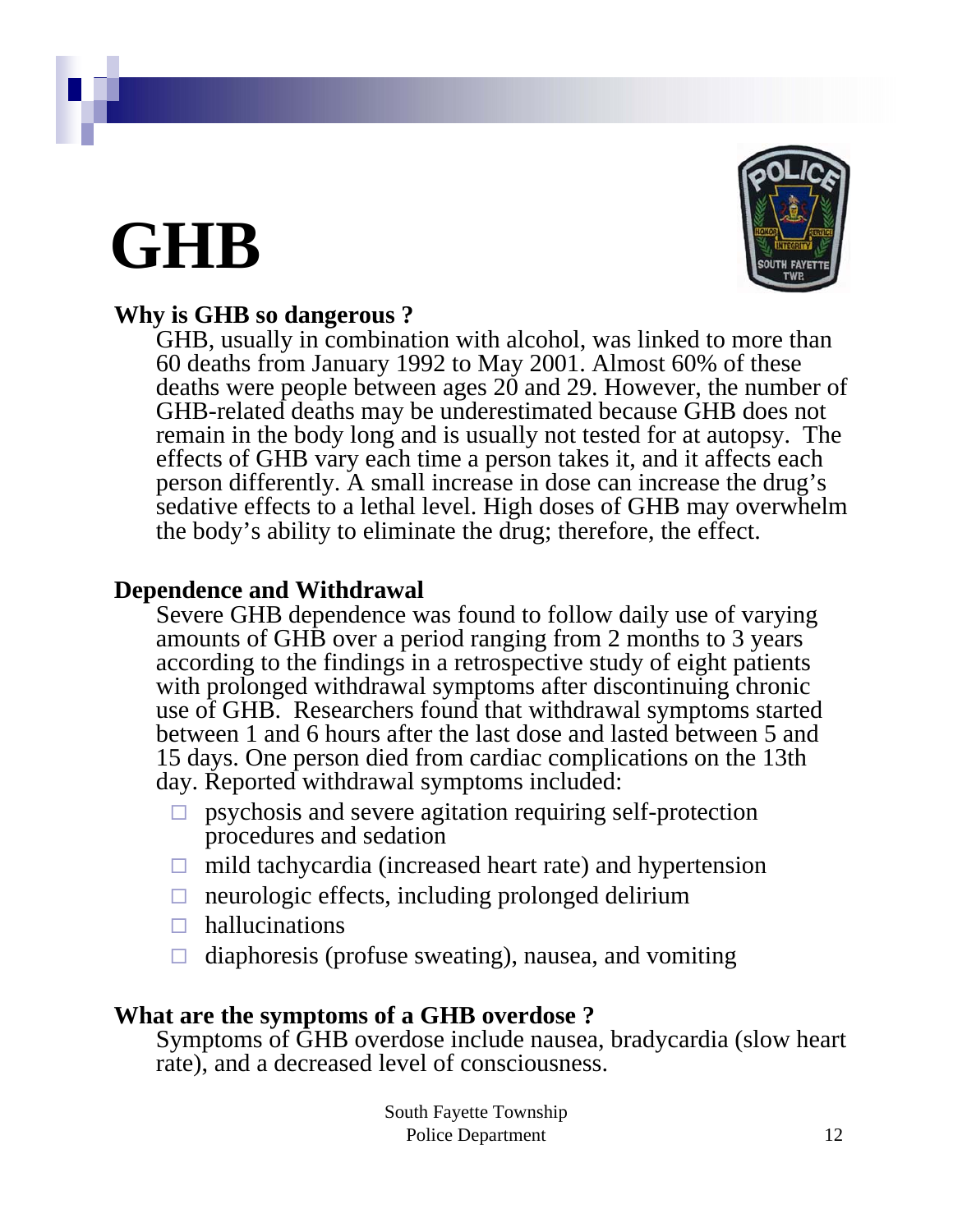## **Hashish**



## **Street Names**

Hash

### **What is it ?**

Hashish is the most potent form of cannabis ([marijuana](http://www.gdcada.org/statistics/marijuana.htm)). Hash is made from resin which is extracted from the flow clusters and the top leaves of the marijuana plant. Hashish does not include plant material such as leaves, stems and seed which causes marijuana to be less potent then hashish. This is not to say that hashish is always stronger or of higher quality then marijuana, certain strains of high quality marijuana may be more potent then certain strains of low quality hashish. Most hashish imported into the United States has been stepped (diluted/cut) by dealers making it very difficult to obtain high quality hash. The Middle East, North Africa, and Pakistan / Afghanistan are the main sources of hashish. The THC content of hashish that reached the United States, where demand is limited, averaged 6% in the 1990s.

### **What does it look like ?**

Hashish consists of the THC-rich resinous material of the cannabis plant, which is collected, dried, and then compressed into a variety of forms, such as balls, cakes, or cookie-like sheets.

### **How is it used ?**

Pieces are broken off, placed in pipes, and smoked or eaten.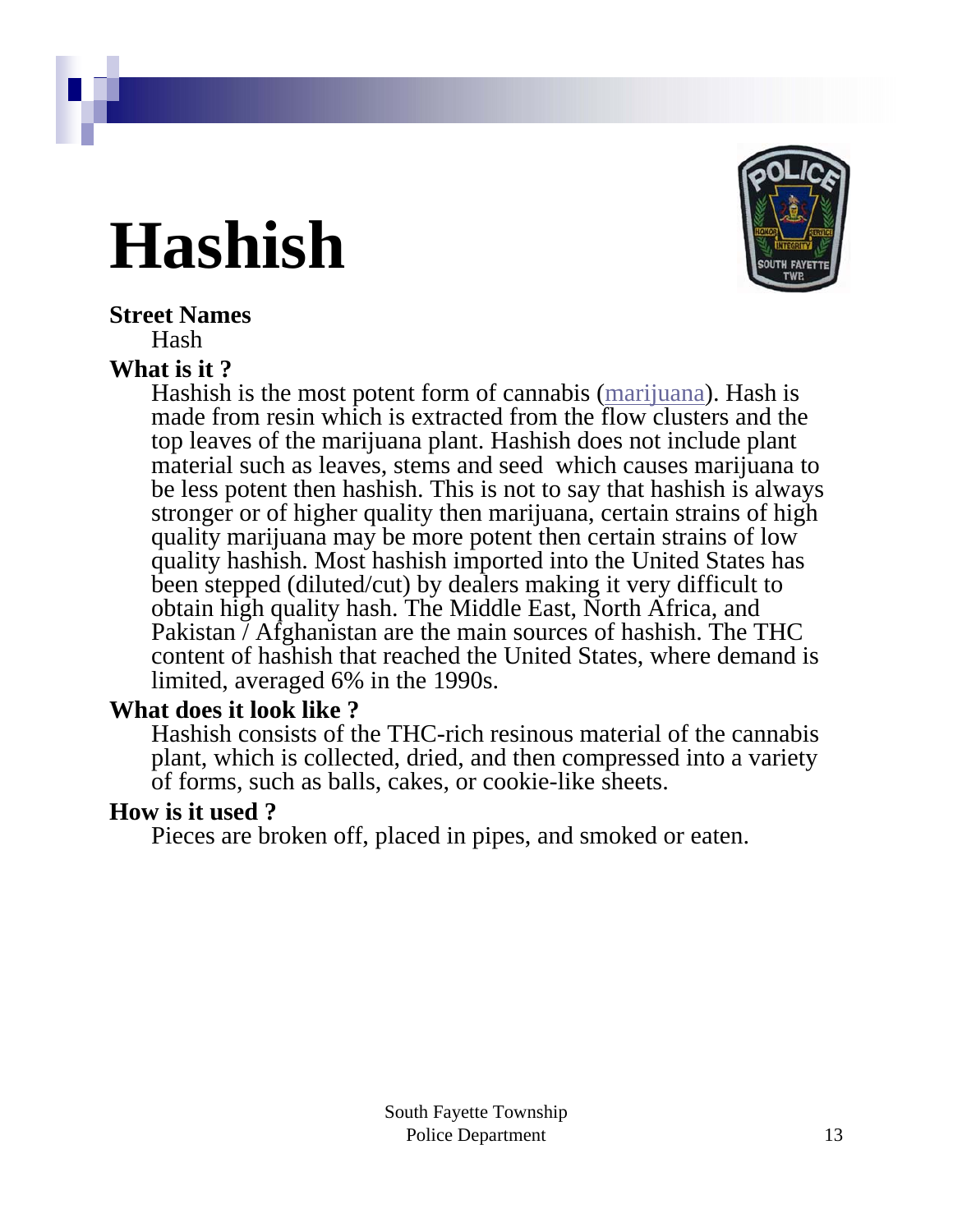# **Herbal Ecstasy**



### **Street Names**

Cloud 9, Rave Energy, Ultimate Xphoria, X

### **What is it ?**

Herbal ecstasy is a term used to describe a combination of herbs that are legal, inexpensive, and marketed as a "natural high." Herbal ecstasy can be purchased over the counter in drug stores, music stores, and shops around the country.

### **What does it look like ?**

Pills sold in colorful packaging. The packaging on these products, including brand names Herbal Ecstasy, Cloud 9, and Ultimate Xphoria, promises "increased energy, inner visions, sexual sensations, and cosmic consciousness."

### **How is it used ?**

Swallowed, snorted, or smoked.

### **Short Term Effects**

*Ephedrine* (the key ingredient) stimulates the cardiovascular and central nervous system. It may cause harmful reactions in people with high blood pressure, heart disease, diabetes, and other conditions. People with vulnerabilities to ephedrine can suffer from heart attacks, strokes, and seizures when taking the drug.

### **Long Term Effects**

The Food and Drug Administration has received reports of adverse reactions, including liver failure, elevated blood pressure, strokes, and deaths. The FDA is currently deciding whether a safe level of ephedrine in food supplements exists, or whether sales of some ephedrine-based substances should be stopped altogether. Meanwhile many states have banned the sale of herbal ecstasy following the reports of deaths of users.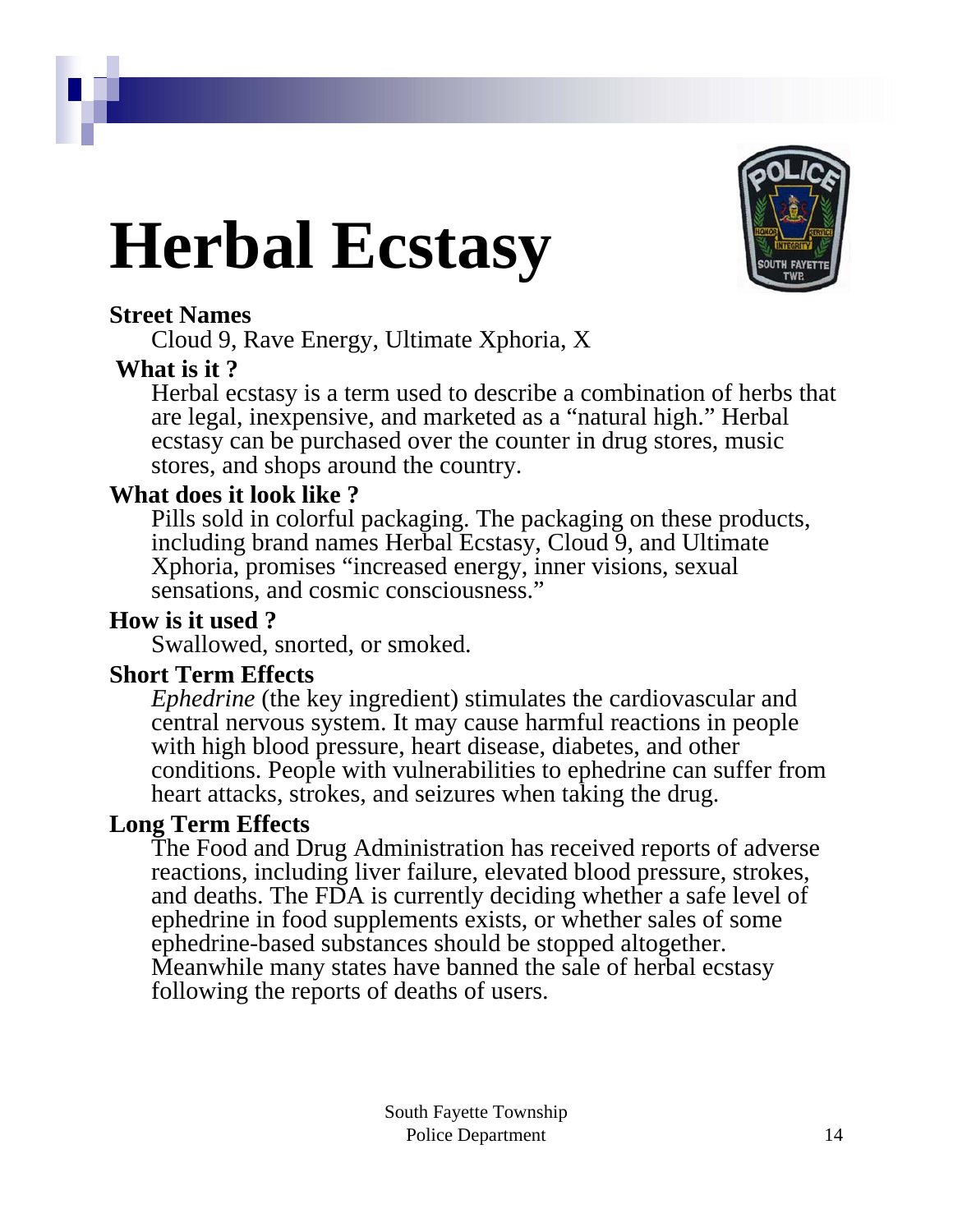## **Heroin**



Big H, Blacktar, Brown Sugar, Dope, Horse, Junk, Mud, Skag, Smack

### **What is it ?**

Heroin is a highly addictive drug derived from morphine, which is obtained from the opium poppy. It is a "downer" that affects the brain's pleasure systems and interferes with the brain's ability to perceive pain.

### **What does it look like ?**

white to dark brown powder or tar-like substance

### **How is it used ?**

Heroin can be used in a variety of ways, depending on user preference and the purity of the drug. Heroin can be injected into a vein ("mainlining"), injected into a muscle, smoked in a water pipe or standard pipe, mixed in a marijuana joint or regular cigarette, inhaled as smoke through a straw, known as "chasing the dragon," or snorted as powder via the nose.

### **Short Term Effects**

The short-term effects of heroin abuse appear soon after a single dose and disappear in a few hours. After an injection of heroin, the user reports feeling a surge of euphoria ("rush") accompanied by a warm flushing of the skin, a dry mouth, and heavy extremities. Following this initial euphoria, the user "goes on the nod," an alternately wakeful and drowsy state. Mental functioning becomes clouded due to the depression of the central nervous system. Other effects included slowed and slurred speech, slow gait, constricted pupils, droopy eyelids, impaired night vision, vomiting, constipation.

### **Long Term Effects**

Chronic users may develop collapsed veins, infection of the heart lining and valves, abscesses, cellulites, and liver disease. Pulmonary complications, including various types of pneumonia, may result from the poor health condition of the abuser, as well as from heron's depressing effects on respiration. In addition to the effects of the drug itself, street heroin may have additives that do not really dissolve and result in clogging the blood vessels that lead to the lungs, liver, kidneys, or brain. This can cause infection or even death of small patches of cells in vital organs.

With regular use, tolerance develops — requiring abuser to use more heroin to achieve the same intensity or effect. As higher doses are used over time, physical dependence and addiction develop.

With physical dependence, the body has adapted to the presence of the drug and withdrawal symptoms may occur if use is reduced or stopped. Withdrawal, which in regular abusers may occur as early as a few hours after the last administration, produces drug craving, restlessness, muscle and bone pain, insomnia, diarrhea and vomiting, cold flashes with goose bumps ("cold turkey"), kicking movements ("kicking the habit"), and other symptoms. Major withdrawal symptoms peak between 48–72 hours after the last does and subside after about a week. Sudden withdrawal by heavily dependent users who are in poor health can be fatal.

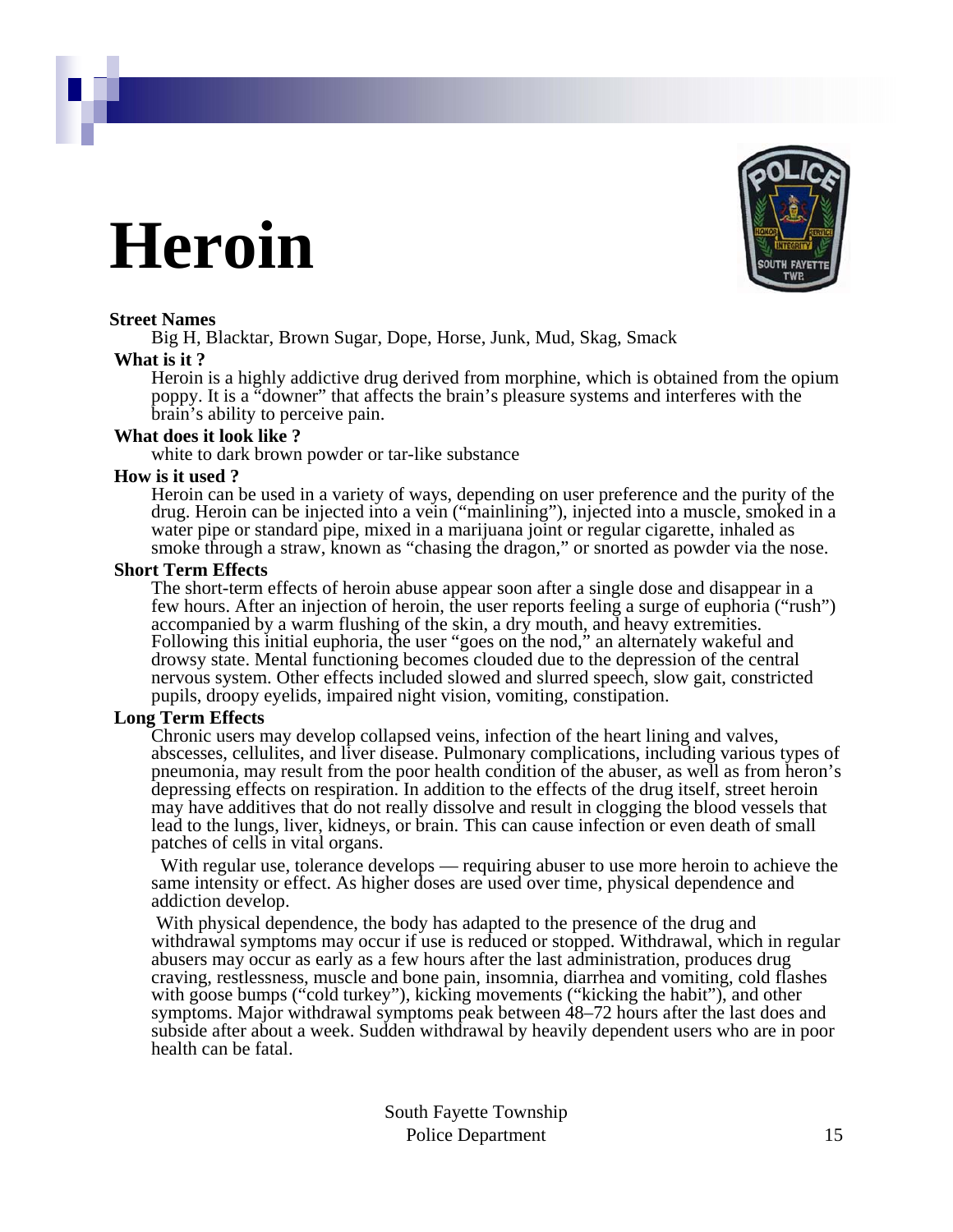## **Inhalants**



It's been used by more teens than any other illegal drug except marijuana. It can kill the first time it's used. One out of every five teens in America has used inhalants to get high — and inhalant abuse can begin at a very young age.

### **What are they ?**

Inhalants are ordinary household products that are inhaled or sniffed by children to get high. There are hundreds of household products on the market today that can be misused as inhalants.

### **What do they look like ?**

Examples of products youth abuse to get high include model airplane glue, nail polish remover, cleaning fluids, hair spray, gasoline, the propellant in aerosol whipped cream, spray paint, fabric protector, air conditioner fluid (*Freon*), cooking spray, and correction fluid.

### **How are they used ?**

These products are sniffed, snorted, bagged (fumes inhaled from a plastic bag), or "huffed" (inhalant-soaked rag, sock, or roll of toilet paper in the mouth) to achieve a high. Inhalants are also sniffed directly from the container.

### **Who Uses Inhalants**

National surveys indicate that inhalant abuse is particularly prevalent among young people. Some young people may abuse inhalants as a substitute for alcohol because they can be obtained easily. Data suggest that abuse reaches its peak at some point during the seventh through ninth grades. Eight-graders regularly report the highest rates of abuse. In fact, data for 2004 shows a significant increase in lifetime inhalant use among eight-graders.

### **Short Term Effects**

When inhaled via the nose or mouth into the lungs in sufficient concentrations, inhalants can cause intoxicating effects. Intoxication can last a few minutes or several hours if inhalants are taken repeatedly. Initially, users may feel slightly stimulated; with successive inhalations, they may feel less inhibited and less in control; finally, a user can lose consciousness. Other effects include headache, muscle weakness, abdominal pain, severe mood swings and violent behavior, numbness and tingling of the hands and feet, nausea, hearing loss, limb spasms, fatigue, and lack of coordination.

### **Long Term Effects**

Inhalants can directly induce heart failure and death. This is especially common from the abuse of *fluorocarbons* and butane-type gases. High concentrations of inhalants can also cause death from suffocation — by displacing oxygen in the lungs and then in the central nervous system so that breathing ceases. Other irreversible effects caused by inhaling specific solvents are hearing loss, limb spasms, and central nervous system or brain damage. Serious but potentially reversible effects include liver and kidney damage and blood oxygen depletion. Death from inhalants is usually caused by a very high concentration of fumes. Deliberately inhaling from an attached paper or plastic bag or in a closed area greatly increases the chances of suffocation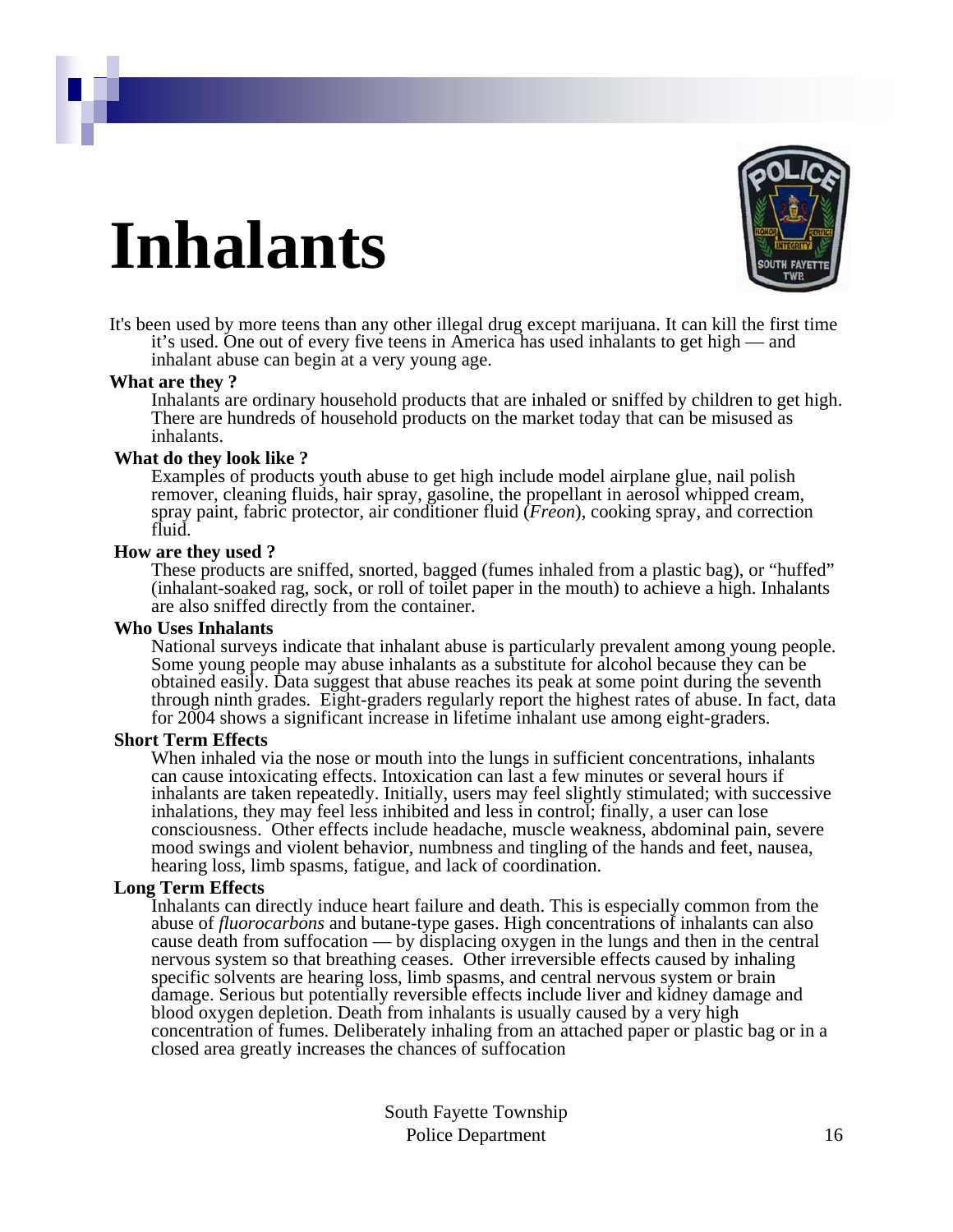## **Ketamine**



### **Street Name / Slang Terms**

Blind Squid, Breakfast Cereal, Cat Valium, Date Rape Drug, Green, K, Keller, Keller's Day, Ket, Ketaject, Ketalar, Kit Kat, New Ecstasy, Psychedelic Heroin, Purple, Special-K, Special la coke, Super Acid, Super-C, Super-K, Vitamin K, and Vit K.

Slang for experiences related to ketamine or effects of ketamine include, K-hole, K-land, baby food, and God.

### **What is it ?**

*Ketamine hydrochloride* is a central nervous system depressant and a rapid-acting general anesthetic. It has sedative-hypnotic, analgesic, and hallucinogenic properties. It is marketed in the U.S. and a number of foreign countries for use as a general anesthetic in both human and veterinary medical practices.

### **What does it look like ?**

Clear liquid or white powder, similar to cocaine.

### **How is it used ?**

As a liquid, the most potent ways of using it are by injecting it intramuscularly or intravenously. There is the risk of losing motor control before injection is completed. Ketamine also can be made into a tablet, or a powder by evaporating the liquid and reducing it to a fine white powder that can be smoked or snorted. It is being abused by an increasing number of young people as a *club drug*, and is often distributed at *raves* and parties. Because of its appearance, ketamine is often mistaken for cocaine or crystal methamphetamine. Some reports indicate it is sometimes sold on the streets as MDMA (ecstasy) and mixed with other drugs such as ephedrine and caffeine. *Cafeteria use* — the use of a number of hallucinogenic and sedative/hypnotic club drugs such as MDMA, GHB, LSD, and illegally used prescription drugs — is reported almost everywhere in the U.S.

### **Short Term Effects**

Ketamine produces a disassociative state in a user. Effects can range from rapture to paranoia to boredom. The user feels its hallucinogenic effects and experiences impaired perception. Ketamine commonly elicits an out-of-body or near-death experience; it can render the user comatose. Ketamine is similar molecularly to *phencyclidine* (PCP) and thus creates similar effects including numbness, loss of coordination, sense of invulnerability, muscle rigidity, aggressive/violent behavior, slurred or blocked speech, exaggerated sense of strength, and a blank stare. Since ketamine is an anesthetic, it stops the user from feeling pain, which could lead the user to inadvertently cause injury to them self. Ketamine may relieve tension and anxiety, is purported to be a sexual stimulant, and intensifies colors and sounds. The effects of a ketamine *high* usually last an hour but they can last for 4–6 hours, and 24–48 hours are generally required before the user will feel completely *normal* again. Low doses (25–100mg) produce psychedelic effects quickly. Large doses can produce vomiting and convulsions and may lead to oxygen starvation to the brain and muscles; one gram can cause death.

### **Long Term Effects**

Effects of chronic use of ketamine may take from several months to two years to wear off completely. Long-term effects include tolerance and possible physical and/or psychological dependence. Flashbacks may even occur one year after use.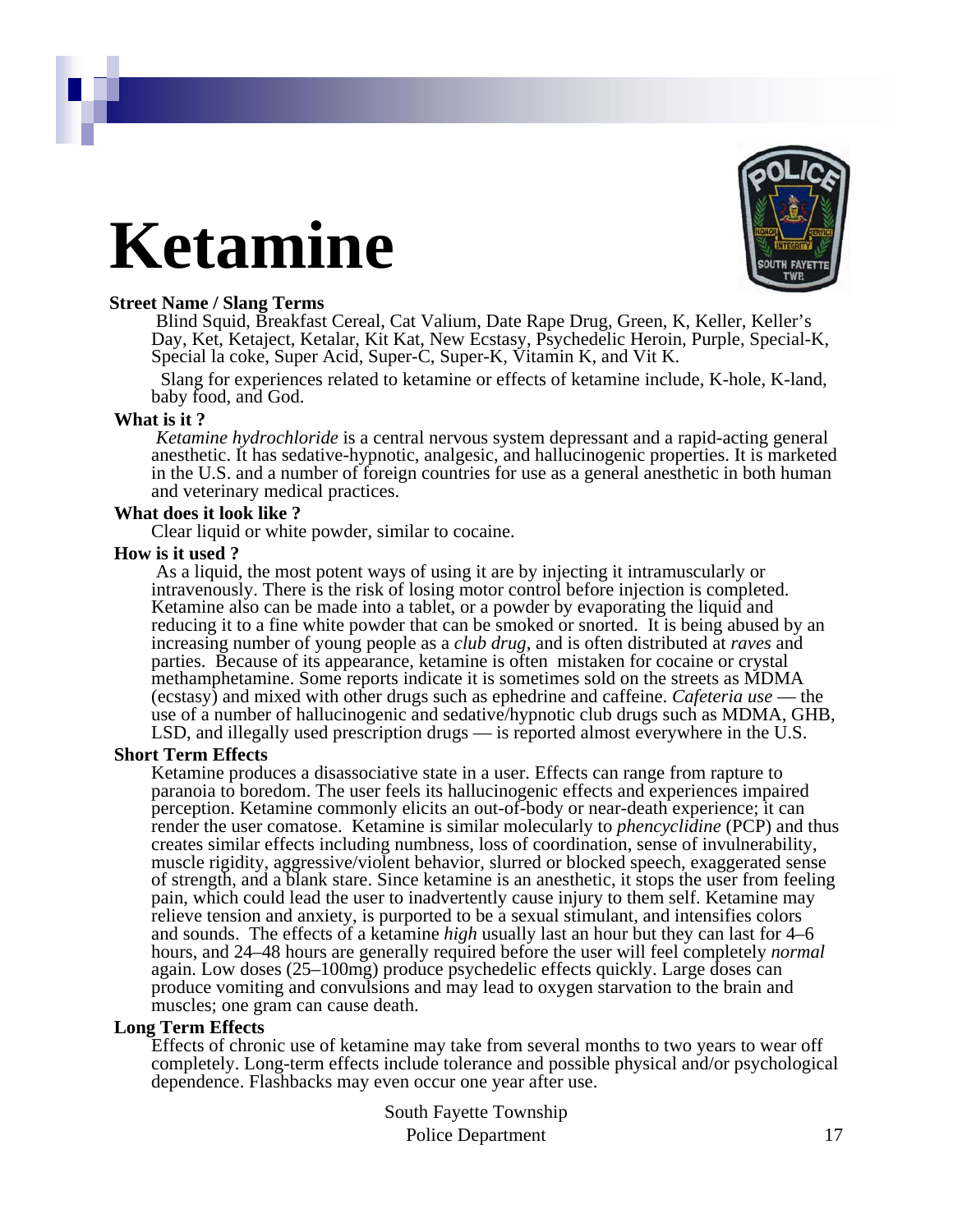## **LSD**



### **Street Name / Slang Terms**

LSD is sold under more than 80 street names including acid, blotter, cid, doses, and trips, as well as names that reflect the designs on the sheets of blotter paper.

### **What is it ?**

*Lysergic acid diethylamide* (LSD) is the most potent hallucinogen known to man. It is manufactured from lysergic acid, which is found in *ergot*, a fungus that grows on rye and other grains.

### **What does it look like ?**

LSD is produced in crystalline form and then mixed with excipients or diluted as a liquid for production in ingestible forms. Often, LSD is sold in tablet form (usually small tablets known as microdots), on sugar cubes, in thin squares of gelatin (commonly referred to as window panes), and most commonly, as blotter paper (sheets of paper soaked in or impregnated with LSD, covered with colorful designs or artwork, and perforated into onequarter inch square, individual dosage units).

### **How is it used ?**

LSD is taken orally and licked off blotter paper. Gelatin and liquid can be put in the eyes.

### **Short Term Effects**

The effects of LSD are unpredictable. They depend on the amount taken, the user's personality, mood, and expectations, and the surroundings in which the drug is used. The physical effects include dilated pupils, higher body temperature, increased heart rate and blood pressure, sweating, loss of appetite, sleeplessness, dry mouth, and tremors. Sensations and feelings change much more dramatically than the physical signs. The user may feel several different emotions at once or swing rapidly from one emotion to another. If taken in a large enough dose, the drug produces delusions and visual hallucinations. The user's sense of time and self changes. Sensations may seem to *cross over*, giving the user the feeling of hearing colors and seeing sounds. These changes can be frightening and can cause panic.

### **Long Term Effects**

Some LSD users experience flashbacks, recurrence of certain aspects of a person's experience without the user having taken the drug again. A flashback occurs suddenly, often without warning, and may occur within a few days or more than a year after LSD use. Most users of LSD voluntarily decrease or stop its use over time. LSD is not considered to be an addicting drug because it does not produce compulsive drug-seeking behavior like cocaine, amphetamines, heroin, alcohol, or nicotine.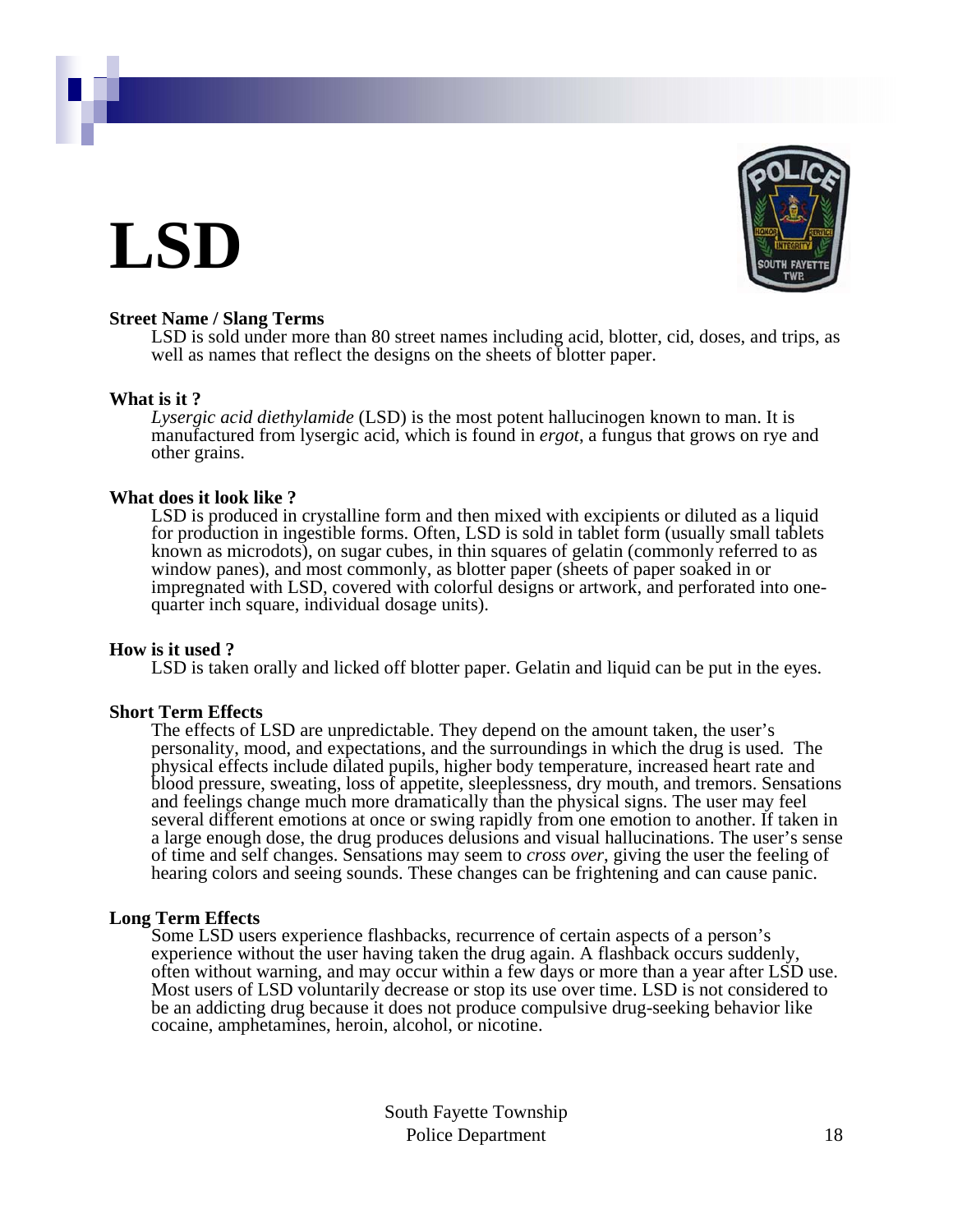# **Marijuana**



### **Street Name / Slang Terms**

Aunt Mary, Bobby, Boom, Chronic, Dope ganja, Gangster, Grass, Hash, Herb, Kif, Mary Jane, Pot, Reefer, Sinsemilla, Skunk, Weed

### **What is it ?**

Marijuana is a product of the hemp plant, *Cannabis sativa*. The main active chemical in marijuana is *THC* (delta-9-tetrahydrocannabinol). Of the roughly 400 chemicals found in the cannabis plant, THC affects the brain the most.

### **What does it look like ?**

Green or gray mixture of dried, shredded leaves of the hemp plant.

### **How is used ?**

Usually smoked as a cigarette or joint, or in a pipe or bong, marijuana has appeared in *blunts* in recent years. These are cigars that have been emptied of tobacco and re-filled with marijuana, sometimes in combination with another drug, such as crack. Some users also mix marijuana into foods or use it to brew tea.

### **Short Term Effects**

Dry mouth and/or throat, problems with memory and learning, distorted perception (sights, sounds, time, touch), trouble with thinking and problem solving, loss of motor coordination, increased heart rate, and anxiety. These effects are even greater when other drugs are mixed with marijuana. Persons high on marijuana show the same lack of coordination on standard *drunk driver* tests as do people who have had too much to drink.

### **Long Term Effects**

Marijuana smoke contains some of the same cancer-causing compounds as tobacco, sometimes in higher concentrations. Someone who smokes 1 to 3 joints can produce the same lung damage and potential cancer risk as smoking five times as many cigarettes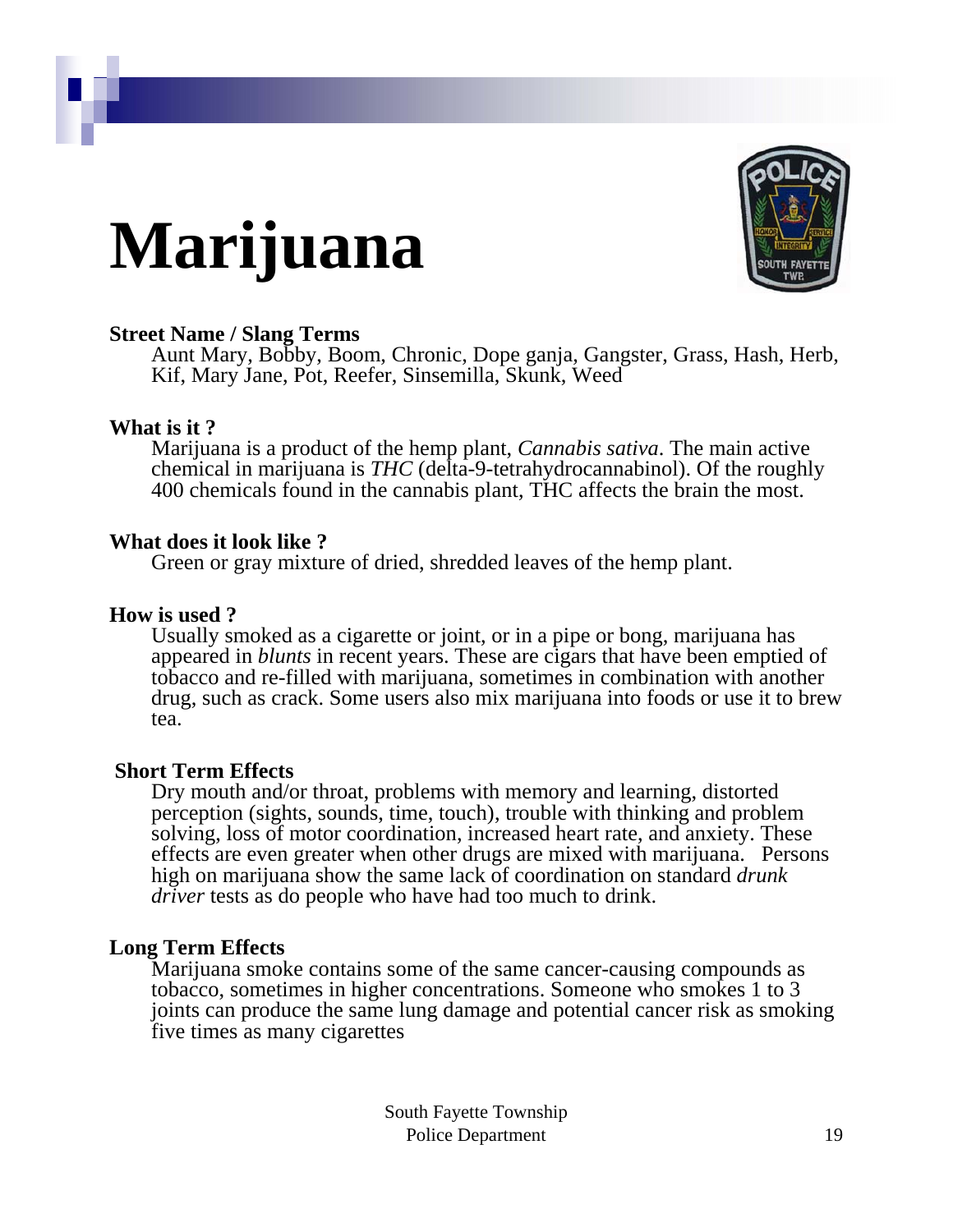# **Methamphetamine**



### **Street Names**

222, agua, albino poo, alffy, all tweakend long, anny, anything going on, bache knock, bache rock, bag chasers, baggers, Barney Dope, batak, Bato, bato, batu kilat, batu or batunas, batuwhore, beegokes, bianca, bikerdope, Billy, bitch, biznack, blanco, Blizzard, Blue acid, blue funk, bomb, booger, boorit-cebuano, boo-yah, Brian Ed, buff stick, bugger sugar, buggs, bumps, buzzard dust, caca, candy, cankinstien, CC, chach, cha-cha-cha, chalk, chalk dust, chank, cheebah, cheese, chicken flippin, chikin or chicken, chingadera, chittle, chizel, chiznad, choad, clavo, coco, coffee, cookies, CR, crack whore, crankster gansters, cri, criddle, cringe, crissy, critty, crizzy, crothch dope, crow, crunk, crypto, crystal meth, Crystalight, cube, Debbie, devil dust, devil's dandruff, Devil's drug, dingles, dirt, dirty, dizzy-D, D-Monic Or D, do da, doody, doo-my-lau, dope, Drano, Dummy Dust, dyno, epimethrine, Epod, eraser dust, Ethyl-M, Evil Yellow, Fatch, fedrin, fil-layed, fizz wizz, gackle-a fackle-a, gak, gas, gear or get geared up, gemini, glass, go, go fast, go-ey, go-go, go-go juice, Gonzales, goop, got anything, grit, gumption, gyp, Haiwaiian Salt, Hank, high speed chicken feed, highthen, hillbilly crack, hippy crack, homework, hoo, Horse Mumpy, Hydro, hypes, ice, ice cream, Icee, ish, izice, jab, jab, jasmine, Jenny Crank Program, jetfuel, jib, jib Nugget, jinga, juddha, juice, junk, kibble, killer, KooLAID, Kryptonite, laundry detergent, lemon drop, life, lily, Linda, lost weekend, love, low, Lucille, M Man, magic, meth, meth monsters, methaine, meth-and-friend, meth-and-friends-of-mine, methanfelony, methatrim, methmood, method, nazi dope, ne, newday, No Doze, nose candy, on a good one, Patsie, Peaking, Peanut butter, peel dope, phazers, phets, philopon, pieta, pink, poison, poop, poop'd out, poor man's coccaine, pootananny, powder, powder monkeys, powder point, project propellant, puddle, pump, Q'd, quick, quill, rachet jaw, rails, rails, rank, redneck heroin, Richie Rich, rip, rock, rocket fuel, rocky mountain high, rosebud, Rudy's, rumdumb, running pizo, sack, Sam's Sniff, Sarahs, Satan Dust, scante, scap, schlep rock, Scooby snax, scud, scwadge, shab, sha-bang, shabs, shabu, shamers, shards, shards, shit, shiznack, shiznac, sciznac or shiznastica, shiznit, shiznitty, shizzo, shnizzie snort, shwack, skeech, sketch, ski, skitz, sky rocks, sliggers, smiley smile, Smurf Dope, smzl, snaps, sniff, snow, space food, spaceman, spagack, sparacked, sparked, sparkle, speed racer, spin, spinack, Spindarella, spinney boo, spinning, spishak, spook, sprack, sprizzlefracked, sprung, Spun Ducky Woo, squawk, stallar, sto-pid, styels, sugar, suger, sweetness, swerve, syabu, ta'doww, talkie, Tasmanian Devil, tenner, the new prozac, the white house, tical, Tina or Teena, tish (shit backwards), tobats, toots, torqued, trippin trip, tubbytoast, tutu, twack, twacked out, tweak, tweedle doo, tweek, tweezwasabi, twiz, twizacked, ugly dust, vanilla pheromones, wake, way, we-we-we, whacked, white bitch, white ink, white junk, white lady, white pony (ridin' the white pony), white, who-ha, wigg, xaing, yaaba, YAMA, yammer bammer, yank, yankee, yay, yead out, yellow barn, zingin, zip, zoiks, zoom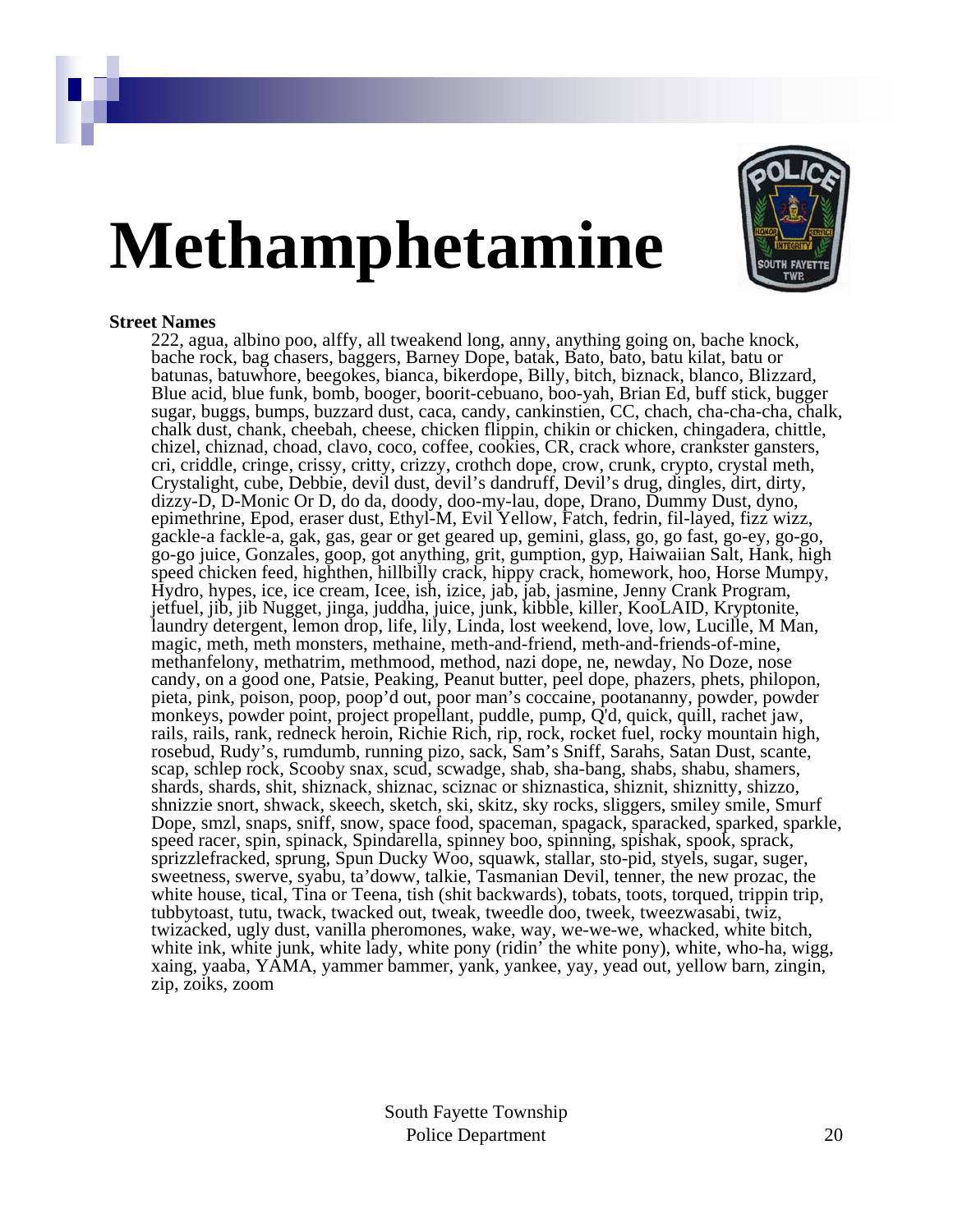

# **Methamphetamine**

#### **What is it ?**

Methamphetamine (*meth*) is an extremely addictive stimulant drug that strongly activates certain systems in the brain. Chemically, it's closely related to the drug *amphetamine*, but the central nervous system effects of meth are greater. **Dependence occurs swiftly**. As a powerful stimulant, meth, even in small doses, can increase wakefulness and physical activity and decrease appetite. A brief, intense sensation, or *rush*, is reported by those who smoke or inject meth. Oral ingestion or snorting produces a long-lasting *high* instead of a rush, which reportedly can continue for as long as half a day. Both the rush and the high are believed to result from the release of very high levels of the neurotransmitter dopamine into areas of the brain that regulate feelings of pleasure.

**Meth has toxic effects**. In animals, a single high dose of the drug has been shown to damage nerve terminals in the dopamine-containing regions of the brain. High doses can elevate body temperature to dangerous, sometimes lethal levels, as well as cause convulsions. The withdrawal symptoms, especially the depression and physical agony, are reported to be worse than heroin or cocaine, and often addicts will drop out of recovery programs.

#### **What does it look like ?**

Meth is usually a clear-to-white crystalline substance. It gets one of its nicknames, *crystal*, because of its appearance — think sea salt crystals for example. The color can vary considerably, depending on its purity and method of manufacture. In its cheapest and most toxic form called *crank*, the drug takes on varying shades of greasy-brown, sometimes with black flecks. [Ice,](http://www.gdcada.org/statistics/meth/ice.htm) a very pure form of the drug, is clear or transparent in appearance, closely resembling rock salt.

#### **Physical Effects**

Like other amphetamines, meth induces a temporary state of alertness, increased energy, suppressed appetite, and feelings of well-being. Continued use may result in sever anxiety, sleeplessness, and a paranoid psychosis.

- **Chronic abuse overtakes the body**, resulting in malnutrition and increased susceptibility to disease. Users can become physically and psychologically dependent on meth.
- **Overdose leading to death can occur**. With low to moderate doses, users may experience enhanced talkativeness, dizziness, headaches, palpitations, and tremors.
- **Meth is reported to attack the immune system**, so **users are often prone to infections** of all different kinds, one being MRSA—a potentially deadly infection of Staph bacteria resistant to conventional antibiotics. This, too, may simply be a result of long-term sleep deprivation and/or chronic malnutrition.

It's a common belief that meth gives people super-human strength. This of course is false, but meth inhibits pain and increases metabolism, allowing the user to push muscles to points of failure that would otherwise be harder or impossible to reach. Other side effects include twitching, *jitteriness*, repetitive behavior (known as *tweaking*), and jaw clenching or teeth grinding. It has been noted that **meth addicts lose their teeth abnormally fast** due to a combination of side effects, although heavy users also tend to neglect personal hygiene, such as brushing teeth. Some users exhibit sexually compulsive behavior and may engage in extended sexual encounters with one or more individuals, often strangers. This behavior is substantially more common among gay and bisexual male meth users than their heterosexual counterparts. As it's symptomatic of the user to continue taking the drug to combat fatigue, it's an encounter or series of encounters can last for several days. This compulsive behavior has created a link between meth use and sexually transmitted disease (STD) transmission, especially HIV and syphilis.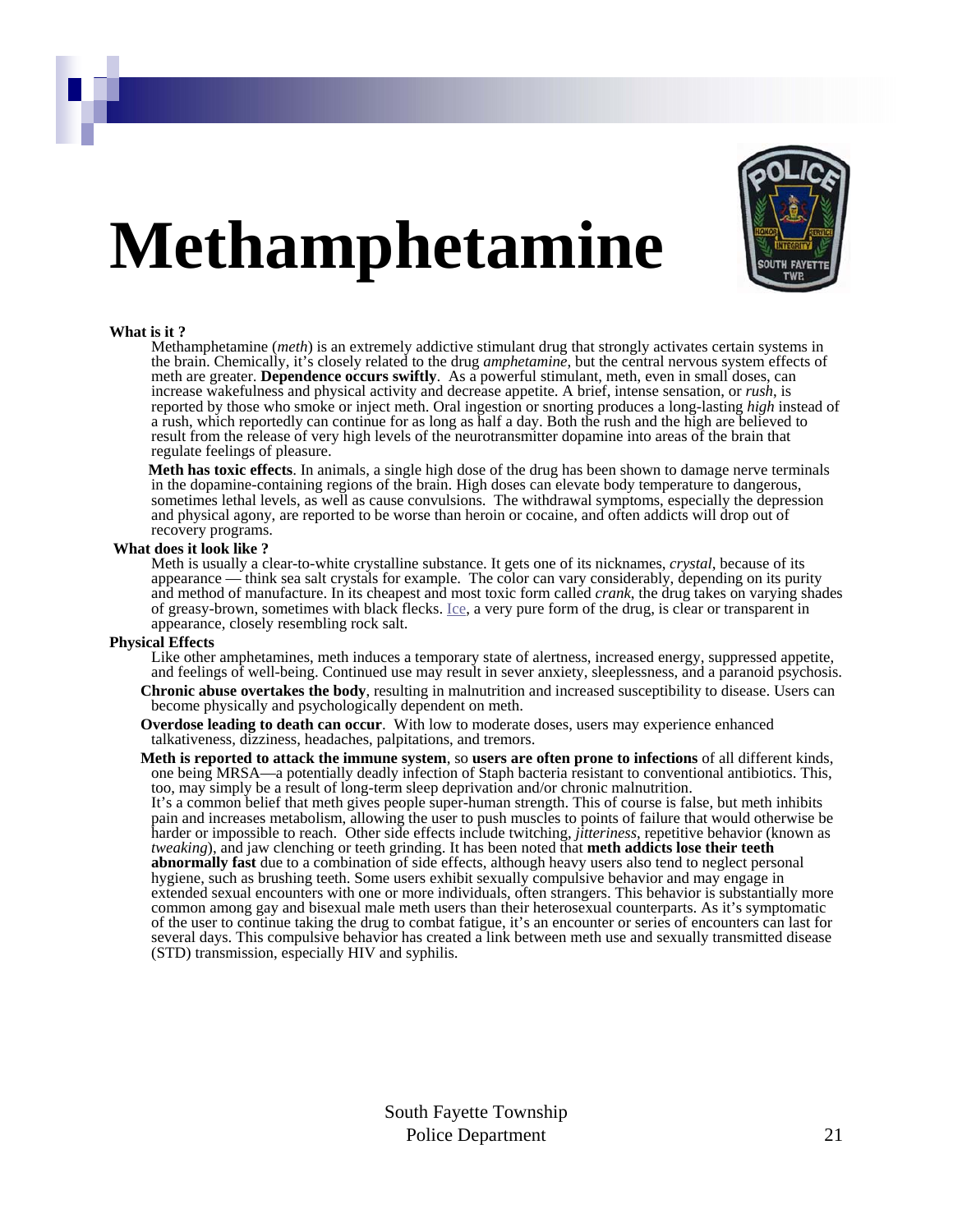## **Mushrooms**



### **Street Name / Slang Terms**

Caps, Magic Mushrooms, Shrooms

### **What are they ?**

Certain types of naturally occurring mushrooms contain hallucinogenic chemicals *psilocybin* and *psilocin*. These mushrooms are generally grown in Mexico and Central America and have been used in native rituals for thousands of years.

### **What do they look like ?**

dried mushrooms

### **How are they used ?**

Can be eaten, or brewed and consumed as tea.

### **Short Term Effects**

When ingested, mushrooms produce a syndrome similar to alcohol intoxication sometimes accompanied by hallucinations. Once ingested, they generally cause feelings of nausea and other physical symptoms before the desired mental effects appear. The high from using mushrooms is mild and consists of distorted perceptions. Effects may include different perceptions of stimuli like touch, sight, sound, and taste. Onset of symptoms is usually rapid and the effects generally subside within 2 hours. The effects of mushrooms are unpredictable each time they are used due to varying potency, the amount ingested, and the user's expectations, mood, surroundings, and frame of mind. Effects can also include sweating, nervous feeling, and paranoia.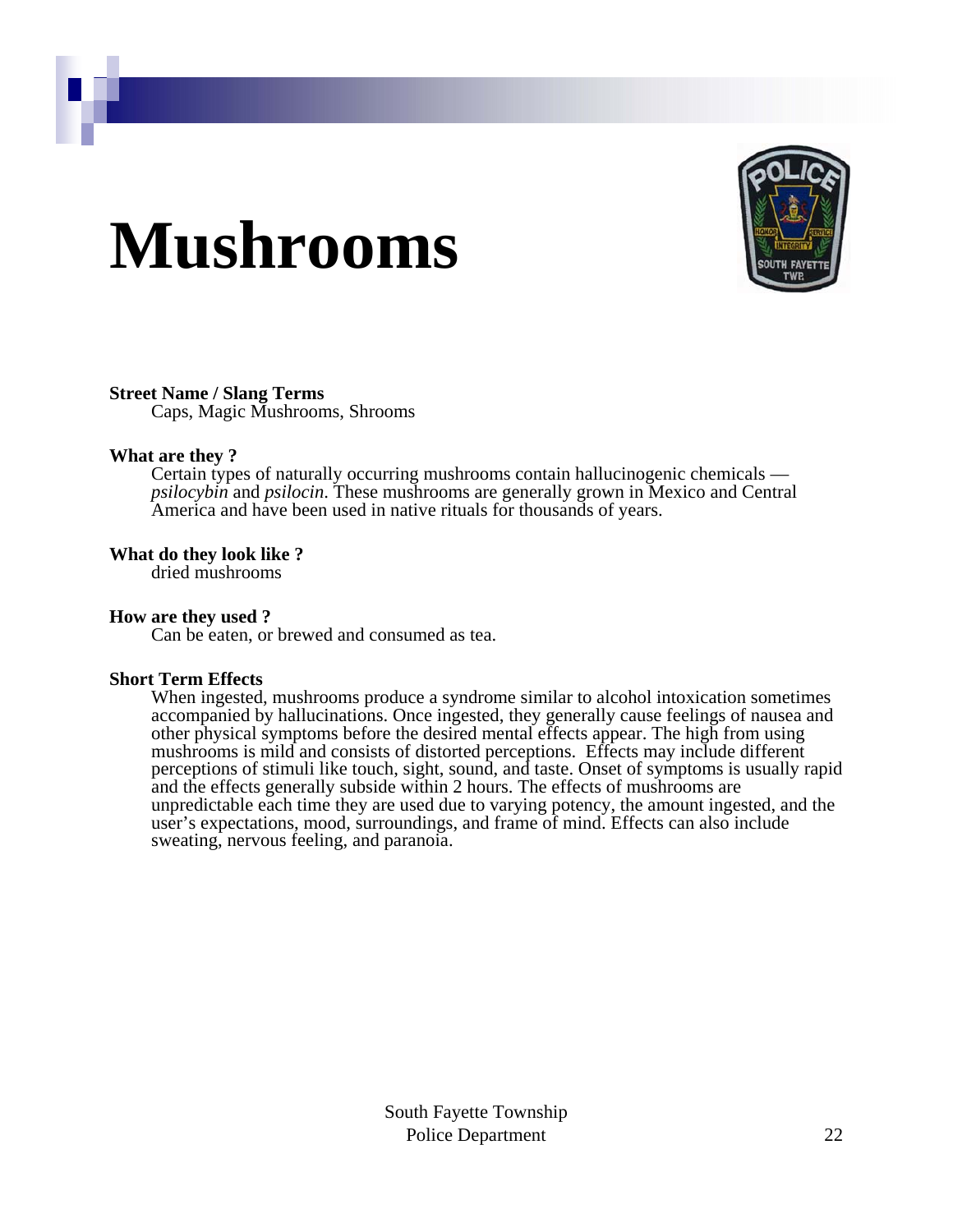# **OxyContin**



### **Street Name / Slang Terms**

Killers, OC, Oxy, OxyCotton, Oxy80 (referring to the 80 mg tablet)

### **What is it ?**

OxyContin (oxycodone HCI controlled-release) is the brand name for an opioid analgesic — a narcotic. Oxycodone is the narcotic ingredient found in Percoset (oxycodone and acetaminophen) and Percodan (oxycodone and aspirin). OxyContin is used to treat pain that is associated with arthritis, lower back conditions, injuries, and cancer. It is approved for the treatment of moderate to severe pain that requires treatment for more than a few days and available by prescription only.

#### **What does it look like ?**

Most commonly seen in tablet form. These round pills come in 10mg, 20mg, 40mg, 80mg and 160mg dosages. (Purdue no longer manufactures the 160 mg tablet) OxyContin also comes in capsule or liquid form.

#### **How is it used ?**

As a pain medication, OxyContin tablets are taken every 12 hours. Most pain medications must be taken every three to six hours. Oxycontin abusers remove the sustained-release coating to get a rush of euphoria similar to heroin. They chew the tabs, crush them for snorting, or boil the powder for injection.

### **Short Term Effects**

The most serious risk associated with opioids, including OxyContin, is respiratory depression. Common opioid side effects are constipation, nausea, sedation, dizziness, vomiting, headache, dry mouth, sweating, and weakness. OxyContin is oxycodone in a sustained release form and that is why the tablet should not be broken. Taking broken, chewed, or crushed, tablets could lead to the rapid release and absorption of a potentially toxic dose of oxycodone. Reports indicate that hundreds of people have died after overdosing in this fashion, usually as a result of acute pulmonary edema.

### **Long Term Effects**

A range of negative health consequences associated with OxyContin abuse have lifelong implications, including malnutrition, skin infections, and an increased risk of Hepatitis C and other infections. Chronic use of OxyContin use will result in increased tolerance to the drug in which higher doses of the medication must be taken to receive the initial effect. Over time, OxyContin will be come physically addictive, causing a person to experience withdrawal symptoms when the drug is not present. Symptoms of withdrawal include restlessness, muscle and bone pain, insomnia, diarrhea, vomiting, cold flashes with goose bumps, and involuntary leg movements.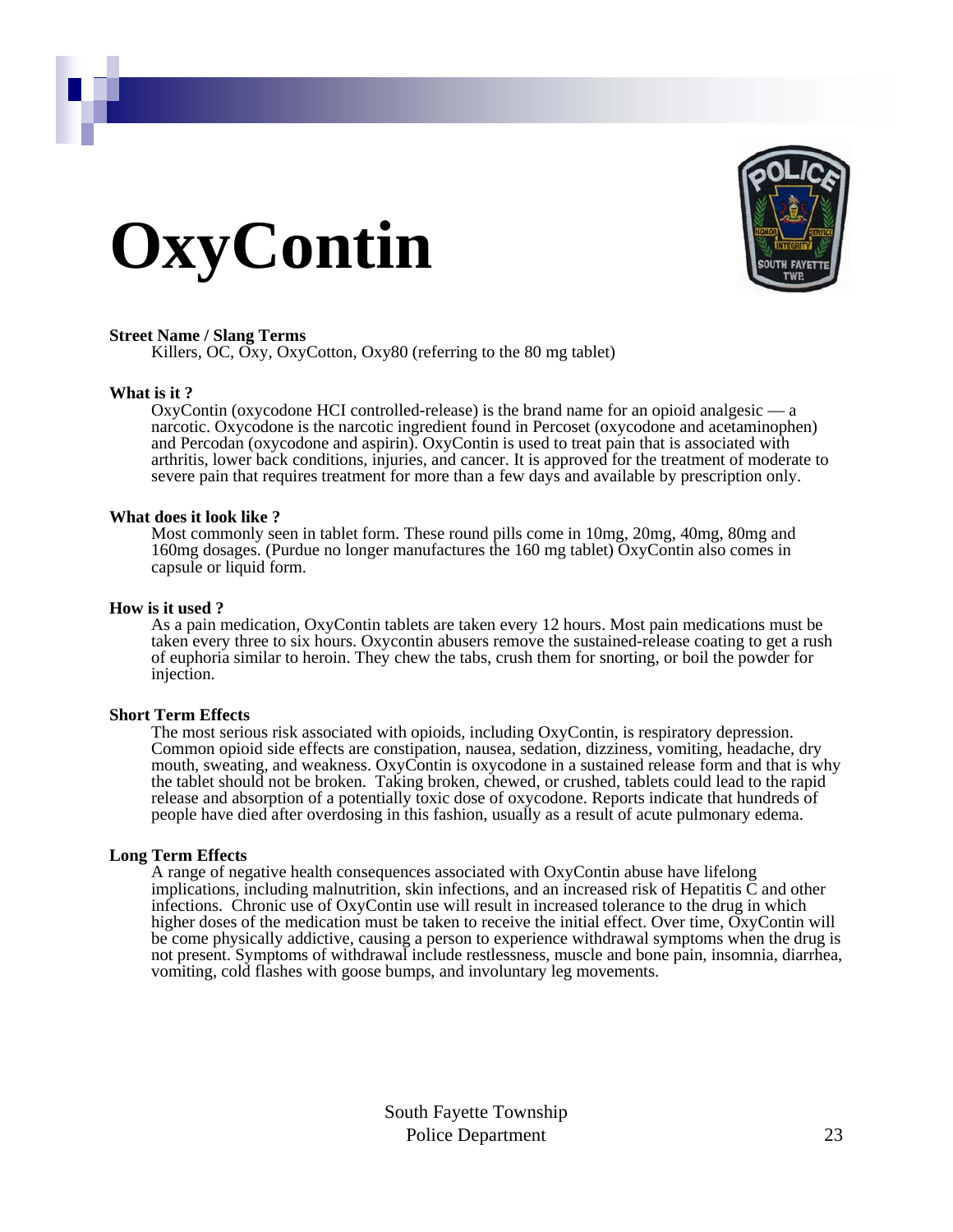## **PCP**



### **Street Names / Slang Terms**

angel dust, supergrass, killer weed, embalming fluid, rocket fuel

### **What is it?**

Phencyclidine (PCP) was developed in the 1950s as an intravenous anesthetic. Use of PCP in humans was discontinued in 1965, because it was found that patients often became agitated, delusional, and irrational while recovering from its anesthetic effects.

### **What does it look like ?**

In its pure form, its a white crystalline powder that readily dissolves in water. However, most PCP on the illicit market contains a number of contaminates as a result of makeshift manufacturing, causing the color to range from tan to brown, and the consistency from powder to a gummy mass.

### **How is it used ?**

PCP turns up on the illicit drug market in a variety of tablets, capsules, and colored powders. It is normally used in one of three ways — snorted, smoked, or eaten. When it is smoked, PCP is often applied to a leafy material such as mint, parsley, oregano, tobacco or marijuana. Many people who use PCP may do it unknowingly because PCP is often used as an additive and can be found in marijuana, LSD, or methamphetamine.

### **Short Term Effects**

At low to moderate doses, physiological effects include a slight increase in breathing rate and a more pronounced rise in blood pressure and pulse rate. Respiration becomes shallow, and flushing and profuse sweating occurs. Generalized numbness of the extremities and muscular incoordination may also occur. Psychological effects include distinct changes in body awareness, similar to those associated with alcohol intoxication. At high doses, there is a drop in blood pressure, pulse rate, and respiration. Nausea, vomiting, blurred vision, drooling, loss of balance, and dizziness may accompany this. Psychological effects at high doses include illusions and hallucinations. PCP may have effects that mimic certain primary symptoms of schizophrenia, such as delusions, mental turmoil, and a sensation of distance from one's environment. Sometimes, speech is sparse and mangled. Other effects include inability to feel physical pain, anxiety, disorientation, fear, panic and paranoia, aggressive behavior and violence.

### **Long Term Effects**

People who use PCP for long periods of time report memory loss, speech difficulties, depression, and weight loss. When given psychomotor tests, PCP users tend to have lost their fine motor skills and short-term memory. Mood disorders have also been reported. PCP has sedative effects, and interactions with other central nervous system depressants such as alcohol and benzodiazepines can lead to coma or death.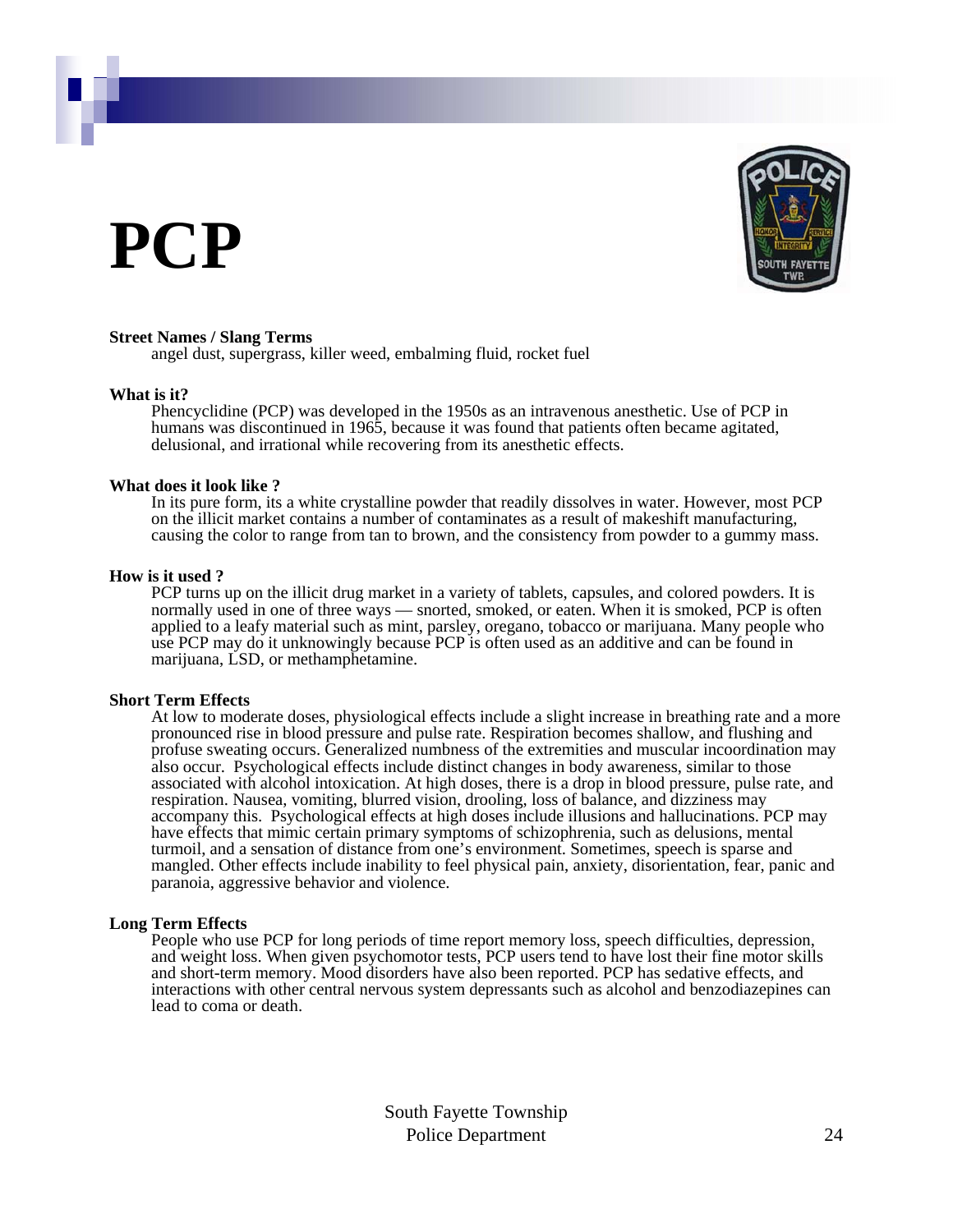## **Peyote**



### **What is it ?**

Peyote is a small, spineless cactus, *Lophophora Williamsii*, whose principal active ingredient is the hallucinogen *mescaline*. From earliest recorded time, peyote has been used by natives in northern Mexico and the southwestern United States as a part of traditional religious rites. Mescaline can be extracted from peyote or produced synthetically.

### **What does it look like ?**

The top of the cactus above ground, also referred to as the "crown," consists of disc-shaped buttons that are cut from the roots and dried. These buttons are generally chewed or soaked in water to produce an intoxicating liquid.

### **Short Term Effects**

The hallucinogenic dose for mescaline is about 0.3 to 0.5 grams (equivalent to about 5 grams of dried peyote) and lasts about 12 hours.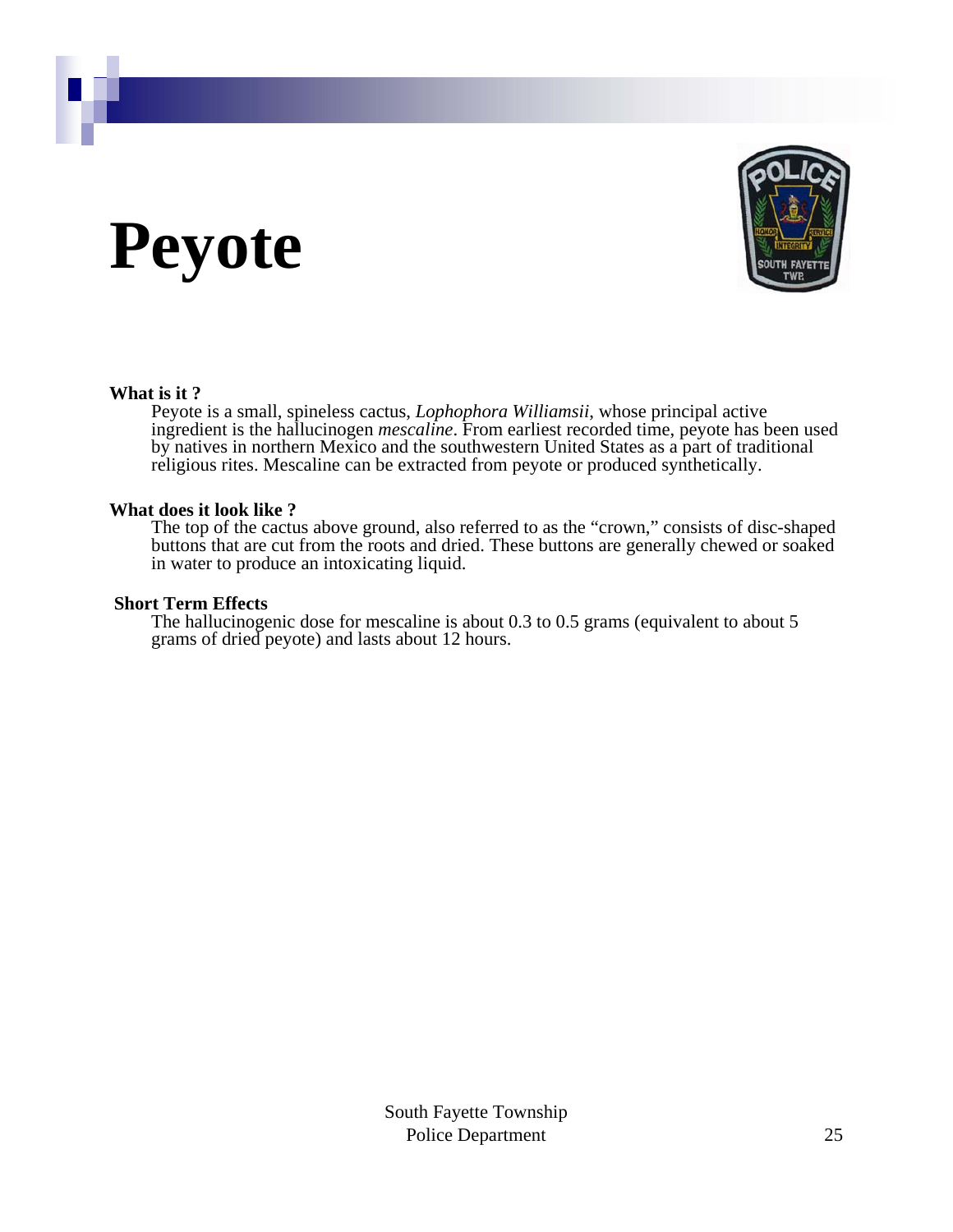## **Ritalin**



#### **Street Name / Slang Terms**

Kibbles & Bits, Kiddy-Cocaine, Pineapple, R-Ball, Skippy, Smart Drug, Smarties, Vitamin R, West Coast

### **What is it ?**

Ritalin, the trade name for the prescription drug *methylphenidate*, is a central nervous system stimulant often prescribed to treat individuals (mostly children) diagnosed with ADD (attention deficit disorder) or ADHD (attention deficit hyperactivity disorder.) Taken as prescribed, Ritalin can be an effective medicine. Research has shown that people with ADHD do not get addicted to their stimulant medications at treatment dosages. In clinical studies, methylphenidate, like amphetamines, produce behavioral and psychological effects similar to cocaine. In simple terms, this means that the human body cannot tell the difference between cocaine, amphetamines, or Ritalin. When abused, these prescription tablets create powerful stimulant and addictive effects. In recent years, Ritalin has become one of the most abused prescription drugs.

#### **What does it look like ?**

Ritalin is available in 5-, 10-, and 20-milligram tablets. The tablets typically are white or yellow in color. On the streets, a single tablet is illegally sold for \$3 – \$15.

#### **How is it illegally used ?**

Abusers either swallow the tablets or crush them to produce a powder, which is snorted. Some abusers dissolve the tablets in water and then inject the mixture — a particularly dangerous practice. Complications can result when the drug is injected because insoluble fibers in Ritalin can block small blood vessels.

### **Short Term Effects**

Since Ritalin is a prescribed medication, it's often considered innocent and harmless, without the stigma associated with street drugs. In fact, illegal Ritalin use can be very dangerous, with effects similar to those produced by cocaine and amphetamines. Common Ritalin side-effects include:

#### **Common Ritalin side-effects include**:

- 
- insomnia
- irritability
- nervousness
- dizziness
- dry mouth
- skin rashes and itching
- abdominal pain
- weight loss
- blurry vision
- toxic psychosis
- •loss of appetite
- nausea and vomiting
- drowsiness
- palpitations
- headaches
- stomach aches
- digestive problems
- psychotic episodes
- drug dependence
- syndrome

#### **Other Ritalin side-effects include:**

- anorexia
- change in blood pressure
- changes in pulse
- toxic psychosis
- palpitations
- cardiac arrhythmia
- anemia
- scalp hair loss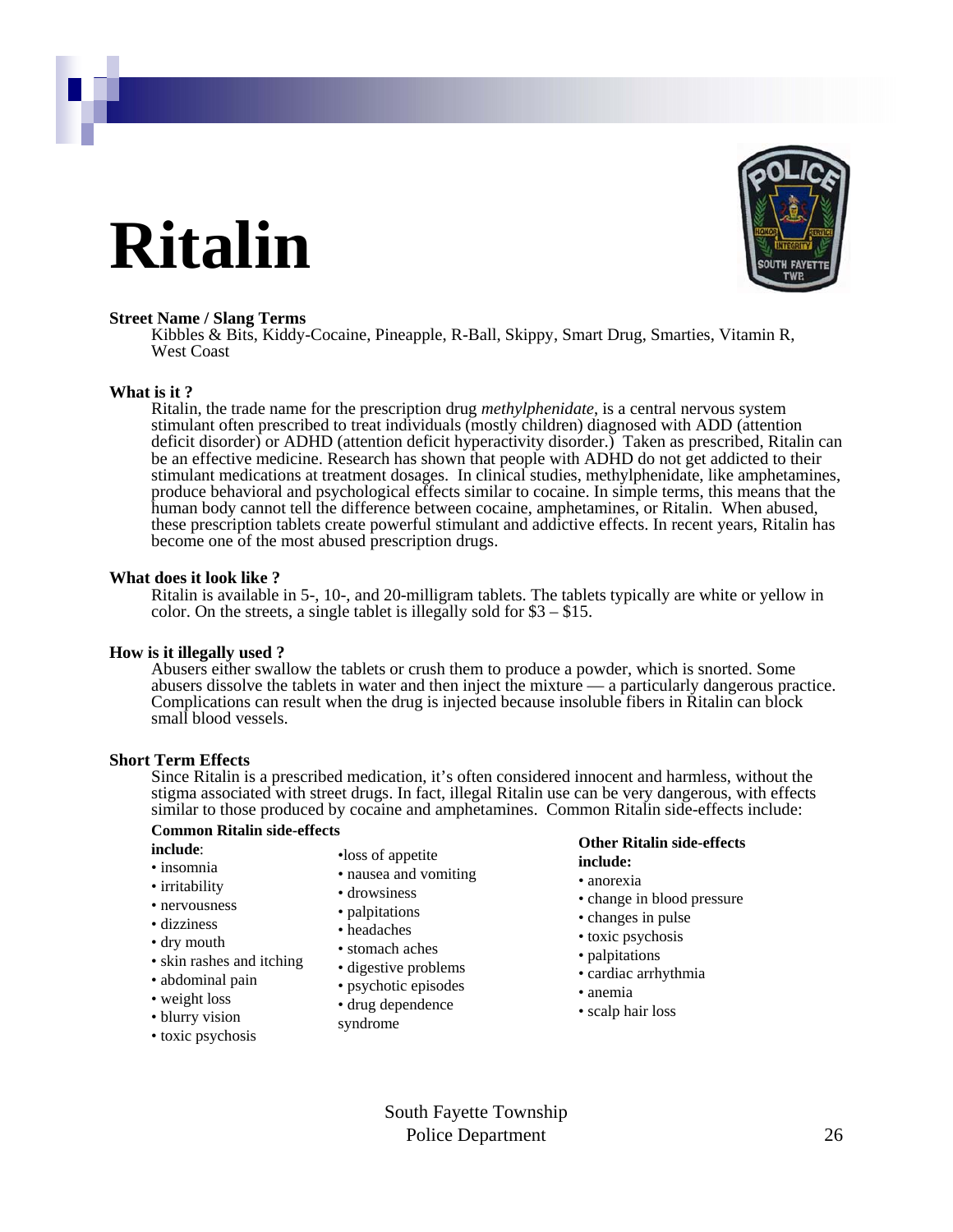# **Rohypnol**



#### **Street Name / Slang Terms**

Date-Rape Drug, La Roche, R2, Rib, Roach, Roofenol, Roofies, Rope, Rophies, Ruffies

#### **What are they ?**

Rohypnolis the brand name for a drug called *flunitrazepam*, a powerful sedative. Flunitrazepam has never been approved for medical use in the U.S., therefore, doctors cannot prescribe it and pharmacists cannot dispense it. However, it is legally prescribed in over 60 other countries and is widely available in Mexico, Colombia, and Europe where it is used for the treatment of insomnia and as a pre-anesthetic.

#### **What does they look like ?**

A small white tablet with no taste or odor when dissolved in a drink.

#### **How are they used ?**

Swallowed as a pill, dissolved in a drink, or snorted. "Roofies" are frequently used in combination with alcohol and other drugs. They are sometimes taken to enhance a heroin high, or to mellow or ease the experience of coming down from a cocaine or crack high. Used with alcohol, roofies produce disinhibition and amnesia.

#### **Short Term Effects**

Like other benzodiazepines (such as Valium, Librium, Xanax, and Halcion), flunitrazepam's pharmacological effects include sedation, muscle relaxation, reduction in anxiety, and prevention of convulsions. However, flunitrazepam's sedative effects are approximately 7–10 times more potent than diazepam (Valium). The effects of flunitrazepam appear approximately 15–20 minutes after administration and last 4–6 hours. Residual effects can be found 12 hours or more after administration. Flunitrazepam causes partial amnesia — individuals are unable to remember certain events that they experienced while under the influence of the drug. This effect is particularly dangerous when flunitrazepam is used to aid in the commission of sexual assault — victims may not be able to clearly recall the assault, assailant, or events surrounding the assault. It's difficult to estimate just how many flunitrazepam-facilitated rapes have occurred nationally. Often, biological samples are taken from the victim when the effects of the drug have already passed and only residual amounts remain in the body fluids. These amounts are difficult, if not impossible, to detect using standard screening tests. If flunitrazepam exposure is to be detected, urine samples need to be collected within 72 hours and subjected to sensitive analytical tests. The problem is compounded by the onset of amnesia after ingestion of the drug, which causes the victim to be uncertain about the facts surrounding the rape. This uncertainty may lead to critical delays or even reluctance to report the rape and to provide appropriate biological samples for toxicology testing.

### **Long-Term Effects**

Chronic use of flunitrazepam can result in physical dependence and the appearance of withdrawal syndrome when the drug is discontinued.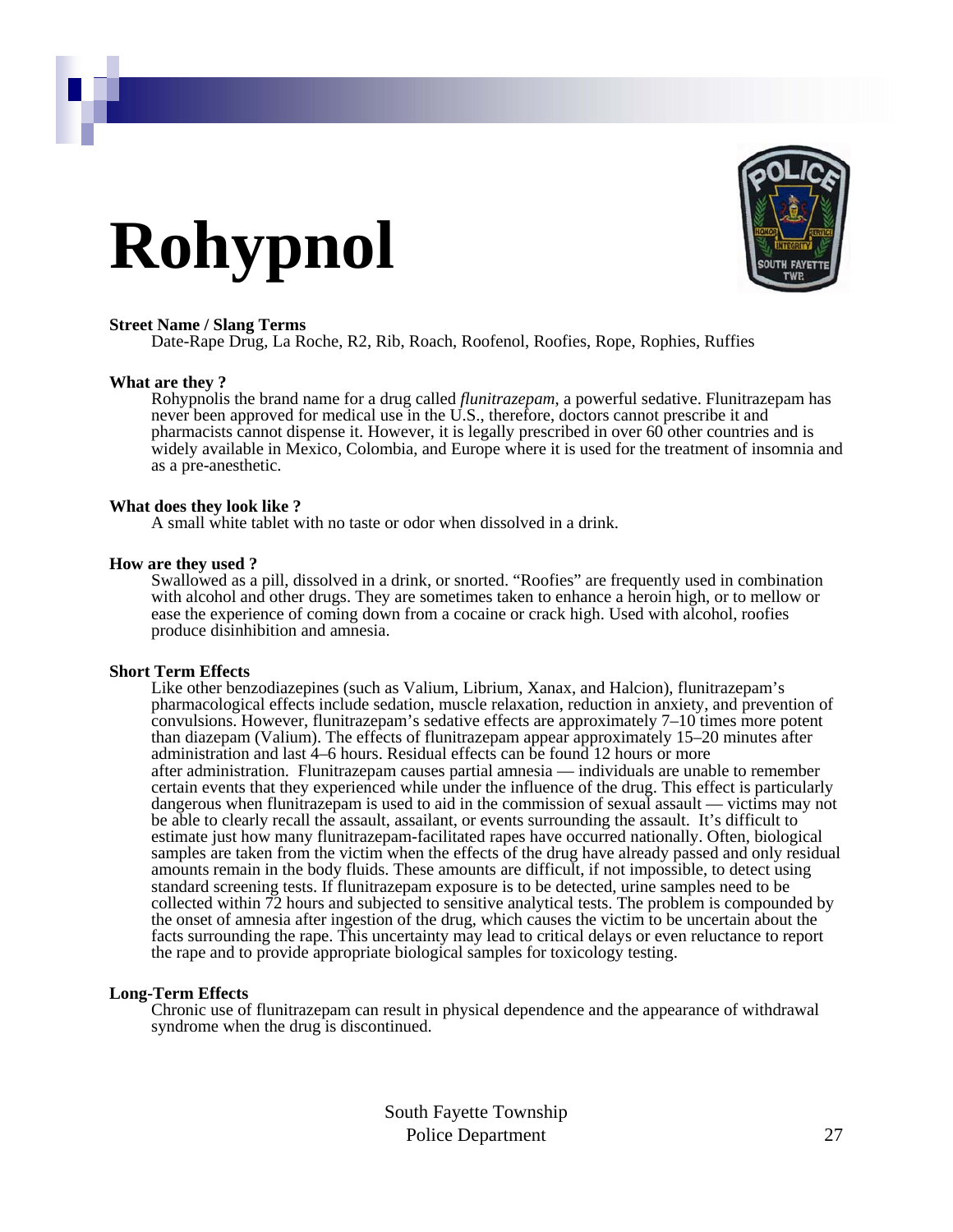## **Steroids**



### **What are they ?**

Anabolic steroids are synthetically produced variants of the naturally occurring male hormone *testosterone*. Both males and females have testosterone produced in their bodies: males in the testes, and females in the ovaries and other tissues. The full name for this class of drugs is *androgenic* (promoting masculine characteristics) *anabolic* (tissue building) *steroids* (the class of drugs). Some of the most abused steroids include *Deca-Durabolin*, *Durabolin*, *Equipoise*, and *Winstrol*. The common street (slang) names for anabolic steroids include *arnolds*, *gym candy*, *pumpers*, *roids*, *stackers*, *weight trainers*, and *juice*. The two major effects of testosterone are an *androgenic effect* and an *anabolic effect*. The term *androgenic* refers to the physical changes experienced by a male during puberty. Androgenic effects would be similarly experienced in a female. This property is responsible for the majority of the side effects of steroid use. The term *anabolic* refers to promoting of *anabolism*, the actual building of tissues, mainly muscle, accomplished by the promotion of protein synthesis.

### **Why are they abused?**

Anabolic steroids are primarily used by bodybuilders, athletes, and fitness "buffs" who claim steroids give them a competitive advantage and/or improve their physical performance. Also, individuals in occupations requiring enhanced physical strength (body guards, construction workers, and law enforcement officers) are known to take these drugs. Steroids are purported to increase lean body mass, strength, and aggressiveness. Steroids are also believed to reduce recovery time between workouts, which makes it possible to train harder and thus improve strength and endurance. Some non-athletes also take steroids to increase their endurance, muscle size, and strength, and reduce body fat which they believe improves personal appearance.

### **Where are steroids obtained?**

Doctors may prescribe steroids to patients for legitimate medical purposes such as loss of function of testicles, breast cancer, low red blood cell count, delayed puberty, and debilitated states resulting from surgery or sickness. Veterinarians administer steroids to animals for legitimate purposes such as to promote feed efficiency, and to improve weight gain, vigor, and hair coat. They are also used in veterinary practice to treat anemia and counteract tissue breakdown during illness and trauma. For purposes of illegal use there are several sources — the most common illegal source is from smuggling steroids into the U.S. from other countries such as Mexico and European countries. Smuggling from these areas is easier because a prescription is not required for the purchase of steroids. Less often steroids found in the illicit market are diverted from legitimate sources (e.g. thefts or inappropriate prescribing) or produced in clandestine laboratories.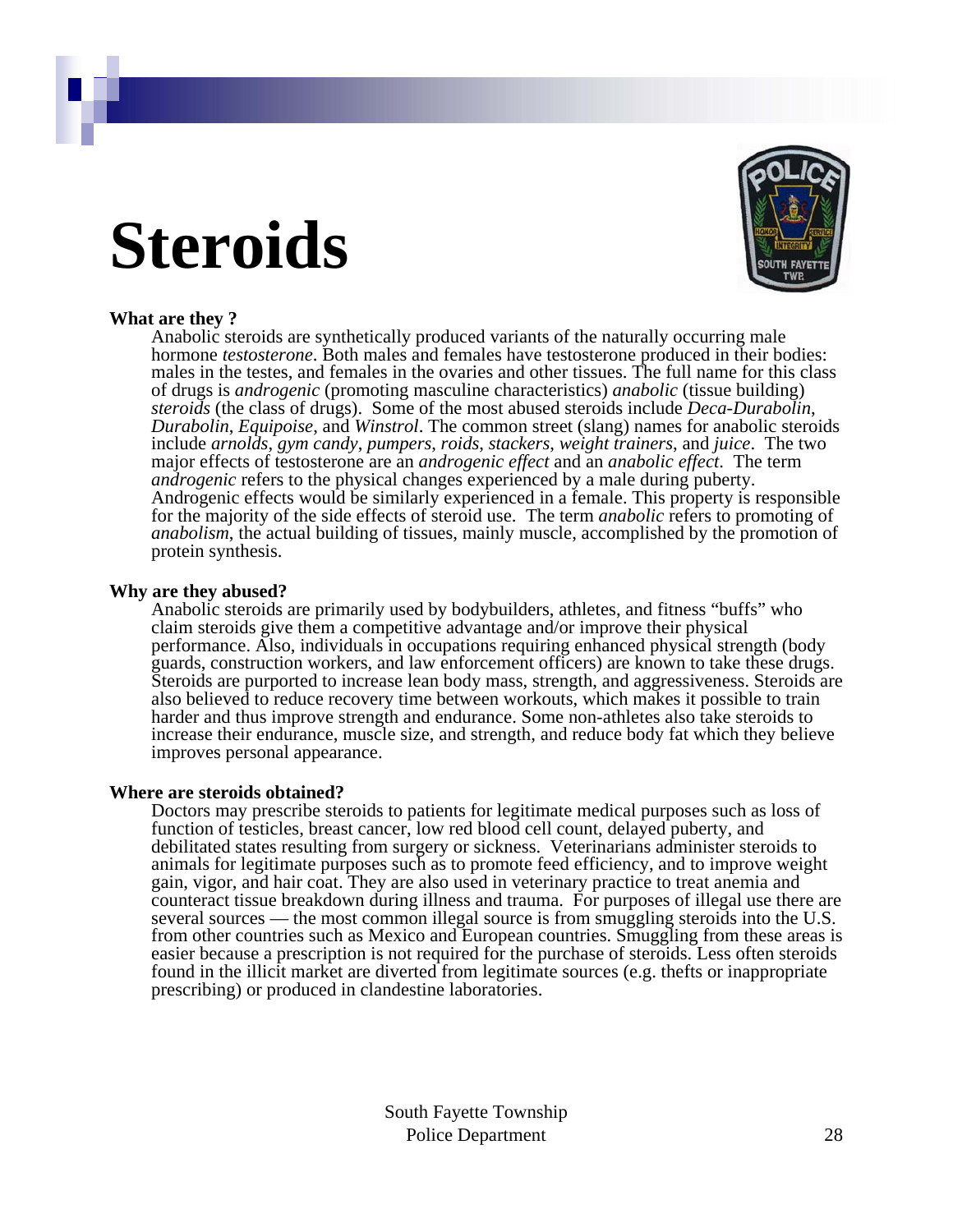## **Steroids**



### **How are they taken ?**

Anabolic steroids dispensed for legitimate medical purposes are administered several ways including intramuscular or subcutaneous injection, by mouth, pellet implantation under the skin, and by application to the skin (e.g. gels or patches). These same routes are used for purposes of abusing steroids, with injection and oral administration being the most common. People abusing steroids may take anywhere from 1 to upwards of a 100 times normal therapeutic doses of anabolic steroids. This often includes taking two or more steroids concurrently, a practice called "stacking." Abusers will often alternate periods (6 to 16 weeks in length) of high dose use of steroids with periods of low dose use or no drug at all. This practice is called "cycling." Another mode of steroid use is called "pyramiding." With this method users slowly escalate steroid use (increasing the number of drugs used at one time and/or the dose and frequency of one or more steroids), reach a peak amount at midcycle and gradually taper the dose toward the end of the cycle. Doses of anabolic steroids used will depend on the particular objectives of the steroid user. Athletes (middle or high school, college, professional, and Olympic) usually take steroids for a limited period of time to achieve a particular goal. Others such as bodybuilders, law enforcement officers, fitness buffs, and body guards usually take steroids for extended periods of time. The length of time that steroids stay in the body varies from a couple of days to more than 12 months.

#### **Short-Term Effects**

Use of anabolic steroids produces increases in lean muscle mass, strength, and ability to train longer and harder. Many health hazards of short-term effects are reversible. The major effects of anabolic steroid use include liver tumors, jaundice, fluid retention, and high blood pressure.

For men, additional side effects include:

- shrinking of the testicles
- reduced sperm count
- development of breasts
- baldness
- infertility

For women, additional side effects include:

- growth of facial hair
- deepened voice
- changes in or cessation of menstrual cycles

For adolescents, additional side effects include:

- accelerated puberty changes
- growth halted prematurely (due to premature skeletal maturation)

Users may suffer from paranoid jealousy, extreme irritability, delusions, and impaired judgment stemming from feelings of invincibility.

#### **Long-Term Effects**

The long-term, high-dose effects of steroid use are largely unknown.